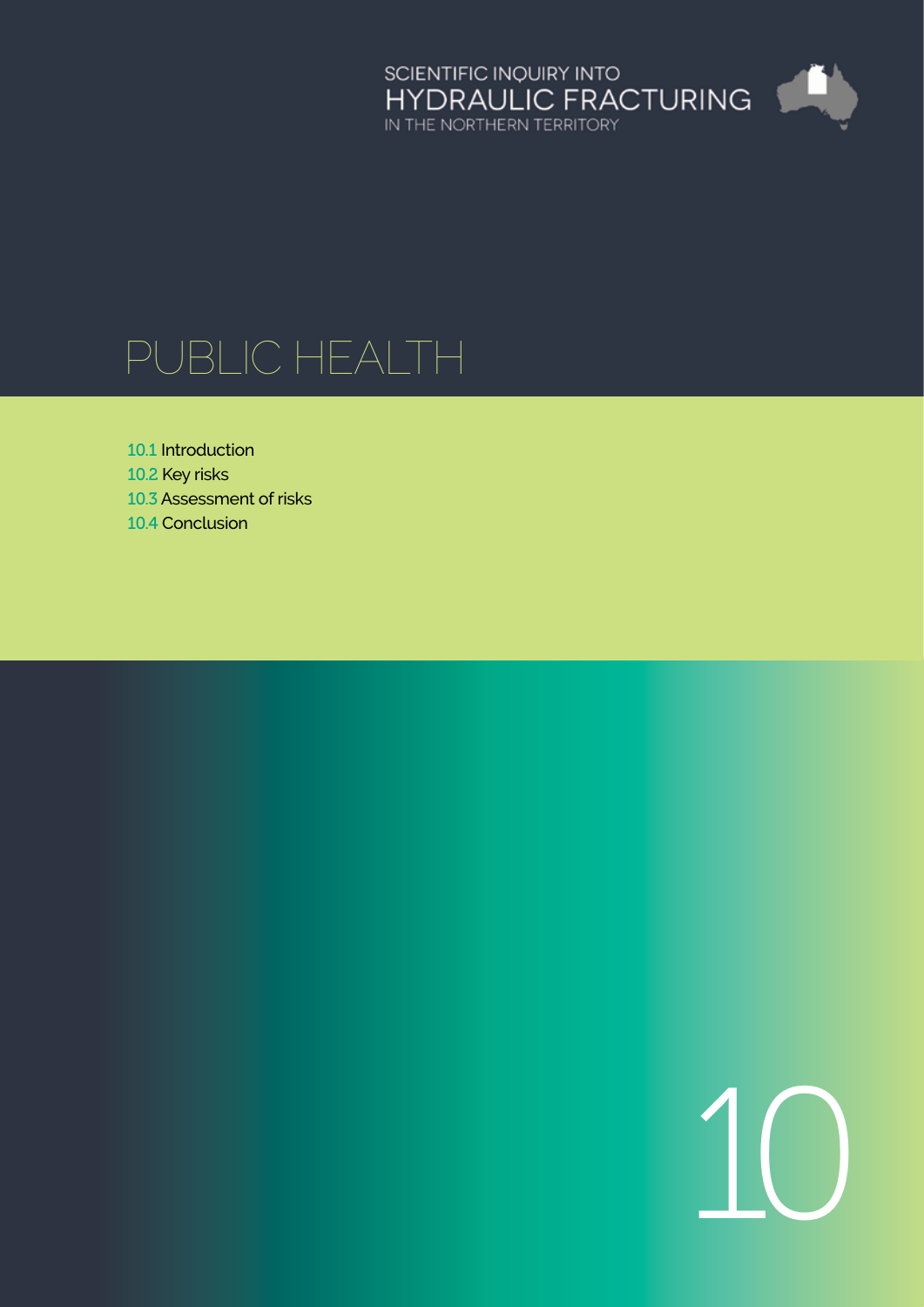# <span id="page-1-0"></span>10.1 Introduction

The Panel has assessed two broad categories of public health risk arising from any onshore shale gas industry:

- first, the induction or exacerbation of specific diseases, or induced dysfunction of critical organs and physiological systems; and
- second, the negative effects on wellbeing, including mental health.

In common with all of the other potential risks associated with onshore shale gas extraction, there has been a rapidly increasing coverage of public health over the past five years in the peerreviewed literature.<sup>1</sup> There have been entire issues of journals that have addressed the topic<sup>2</sup> as well as review papers<sup>3</sup> and reports.<sup>4</sup> Most of these reviews analyse data from US operations, however, similar issues have been canvassed for unconventional gas extraction activities in the UK.<sup>5</sup> Submissions to the Panel, previous reports prepared for various government authorities, and recently published articles, suggest that more than 700 papers on the specific topic of the impact of the unconventional gas industry on public health have been published in recent years. The Panel has taken into consideration the most significant of these published papers, reports and submissions, in order to address the key risks identified by the Panel that impact upon public health.

Submissions specifically relating to public health impacts included a 2017 critique by Professor Melissa Haswell from the Queensland University of Technology $^6$  of the issues raised in reports from WA Health, in relation to unconventional gas exploration in WA.<sup>7</sup> Other submissions $^8$ addressed reports of adverse health outcomes associated with conventional and unconventional gas extraction (including from CSG reserves) in the US and Queensland.

In terms of the risk assessment methodology outlined in Section 4.5, the environmental value addressed in this Chapter is the avoidance of adverse public health impacts associated with the hydraulic fracturing processes, and the environmental objectives is the identification and mitigation of specifically identified risks in order to maintain good health in potentially affected communities.

The key issues addressed here are whether any of the public health impacts identified can be attributed to specific causal factors in the environment resulting from activities associated with hydraulic fracturing to recover gas from deep shale deposits in the NT. The Panel notes that much of the information on health risks to the general public derives from studies and formal health risk assessments undertaken primarily in the US or in relation to the CSG industry in Queensland and NSW.

Many of the Panel's recommendations relating to protection of water quality (Chapter 7), protection of the land (Chapter 8), prevention of fugitive gas emissions (Chapter 9), avoidance of social impacts (Chapter 12) and strengthening of regulatory measures (Chapter 14) are also relevant to the protection of public health and are not repeated here.

# 10.1.1 **Human health risk assessment and public health impacts**

Public health impacts are generally measured in terms of adverse health changes in large exposed groups or populations. This is because it is usually too difficult to attribute a causal

<sup>1</sup> Costa et al. 2017.

<sup>2</sup> Bamberger and Oswald 2013; Stern et al. 2014; Barcelo 2016.

<sup>3</sup> For example, Carpenter 2016; Finkel 2015; Hays 2016; Meng 2017.

<sup>4</sup> Zucker 2014; Physicians for Social Responsibility 2016.

<sup>5</sup> Kibble et al. 2014; Prpich et al. 2016; Watterson and Dinan 2016; Saunders et al. 2016; UK Task Force on Shale Gas 2015.

<sup>6</sup> Haswell 2017.

WA Parliament 2015

<sup>8</sup> For example, Doctors for the Environment Australia, submissions 96 (**Doctors for the Environment submission 96**); Doctors for the Environment Australia , submission 477 (**Doctors for the Environment submission 477**); Public Health Association of Australia, submission 107 (**PHAA submission 107**); Prof Madelon Finkel, submission 94 (**M Finkel submission 94**); Ms Pauline Cass, submission 33 (**P Cass submission 33**); Ms Pauline Cass, submission 192 (**P Cass submission 192**); Ms Pauline Cass, submission 463 (**P Cass submission 33**); Dr Geralyn McCarron, submission 53 (**G McCarron submission 53**) and Dr Geralyn McCarron, submission 501 (**G McCarron submission 501**); Ms Katherine Marchment, submission 438 (**K Marchment submission 438**).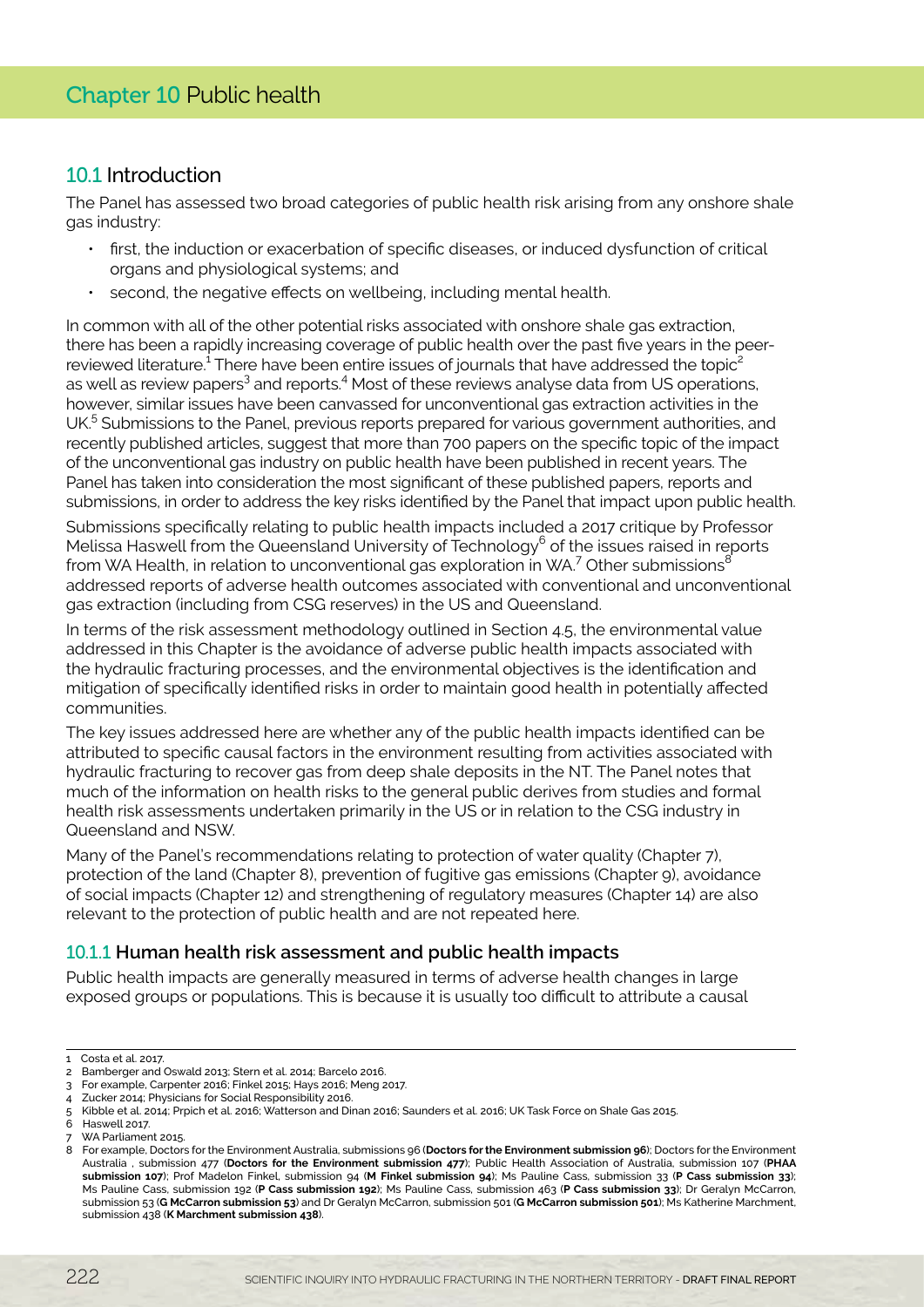relationship between exposure to an environmental factor and adverse health effects in an individual, or in a small group such as an individual family or a small community.

An important conventional tool for assessing public health impacts from environmental sources or activities is to conduct a formal Human Health Risk Assessment (**HHRA**). The methodologies for conducting an HHRA are well established. The 2012 enHealth<sup>9</sup> (the National Environmental Health Standing Committee) guidance normally takes precedence in the Australian context, but the Panel notes that HHRA guidance specific to processes associated with extraction of CSG have been developed by the Australian Government Department of the Environment and Energy<sup>10</sup> (discussed further in Sections 4.6.1, 7.4 and 10.1.1.4). This CSG guidance has been developed to be consistent with enHealth methodologies.

The two critical elements of an HHRA that must be present in order to aggregate and characterise the risks (the term *"risk characterisation"* is used in enHealth guidance to describe this final component of an HHRA) are described below. They are, first, identification of, and knowledge about the chemicals of concern, and second, identification of the potential exposure pathways.

#### *10.1.1.1 Hazard risk assessment*

Hazard risk assessment requires identification of 'chemicals of concern' (see Section 10.1.1.3) and knowledge of their intrinsic toxicity (toxicological profile). That is, what health effects might occur if the exposures are high enough in either the amounts of chemical in the exposure media, or associated with a sufficiently long period of exposure. This knowledge is generally gained from a number of sources. Important among these sources are epidemiological studies of human populations, where different patterns of adverse health effects can be categorised according to some degree of measured exposure. Other types of studies compare disease incidence in groups that can be identified as having been exposed to a chemical, compared to those not having been exposed. Another source of human data, although generally more subjective and less reliable, is the accumulated experience of usage patterns where extensive human exposures have occurred. Because of the intrinsic difficulties of interpreting epidemiological data, the main source of quantitative data for HHRA purposes is conventionally drawn from experimental studies in animals, where the exposures can be controlled in relation to both dose and duration. The data from these studies may be used to demonstrate a level of exposure where the risk of adverse health effects is negligible, or unlikely, after incorporation of conservative 'safety factors' that address the inherent uncertainty of extrapolating from effects seen in animals to those likely to occur in humans.

In this context, it should be noted that the 'hazard potential' for individual chemicals, as opposed to an estimate of risk (or 'likelihood'), is usually only able to be demonstrated in studies where the exposure is orders of magnitude higher than those expected to result from exposure to environmental sources. Risk estimates derived from a conventional HHRA are therefore based on an extrapolation of these dose-response relationships to a level of exposure associated with the environmental scenario under investigation.

#### *10.1.1.2 Exposure assessment*

A key element of the HHRA process is to identify and quantitate all of the potential exposure pathways by which chemicals could reach members of the general public. Exposure pathways relevant to this Inquiry include:

- ingestion of contaminated drinking water or food:
- breathing in airborne gases, vapours or dusts; and
- • direct skin contact with soil or other contaminated media, such as water.

<sup>9</sup> enHealth 2012.

<sup>10</sup> DoEE Submission 482.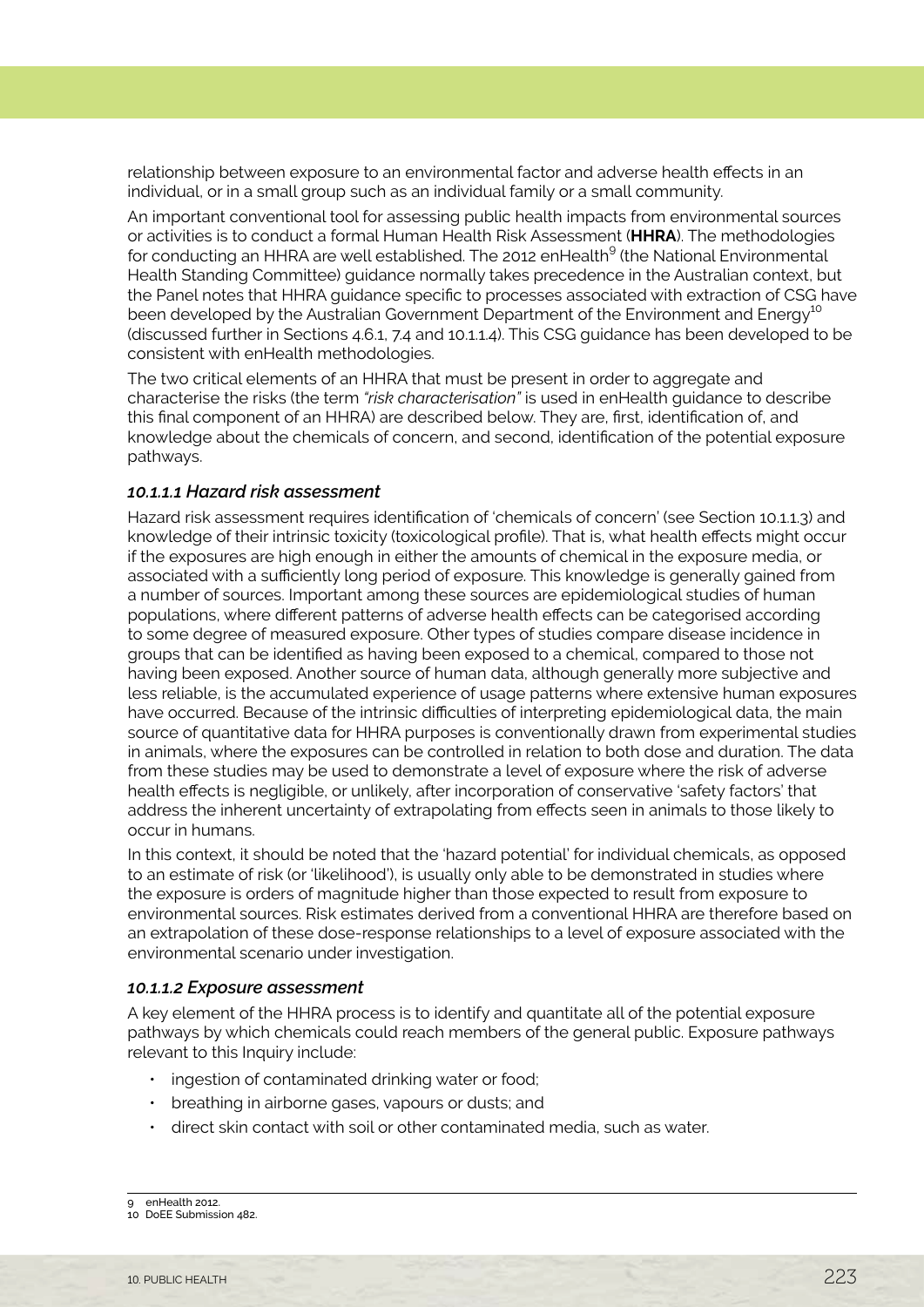In this context, it is conventional to construct a Conceptual Site Model (**CSM**) detailing all such potential pathways from a contaminated site to individuals or collectives of humans around that source (termed 'receptors' in the terminology of HHRA). Such a CSM is described graphically in **Figure 10.1** (Section 10.1.1.4 below). The CSM should include an assessment of how likely those exposure pathways are to be 'complete', that is, exposure has actually occurred, as opposed to a theoretical possibility. The Panel has been critical of the industry-generated HHRA reports (see Sections 7.4.2 and 10.1.1.4) that have generally failed to include risk estimates associated with exposure pathways they have assessed to be 'incomplete' based on an assumption that process controls and risk mitigation mechanisms are fully effective.

The exposure pathways that can result in broad community exposure are likely to be quite different to those by which onsite workers (occupational exposure) might occur. The magnitude of such exposure, and the consequent health risks, are likely to be higher for workers who are directly handling these chemicals, or are exposed to greater 'doses' as a result of their proximity over the longer term, to the construction, drilling and gas extraction activities.

The Terms of Reference of this Inquiry focus on the potential impacts of hydraulic fracturing activity on the general community of the NT. Managing the risks associated with on-site occupational exposures are considered to be industry responsibilities, and beyond the scope of this Inquiry. The Panel notes that the WA Health HHRA,<sup>11</sup> and the HHRA for the Amungee drilling program prepared for Origin by consultants AECOM<sup>12</sup> (detailed in Section 10.1.1.4 below) also excluded on-site workers, while the HHRA prepared by consultants EHS Support Pty Ltd<sup>13</sup> for the Santos Gladstone Liquified Natural Gas (**GLNG**) project in the Bowen and Surat basins in south central Queensland addressed only some on-site health risks for workers.

## *10.1.1.3 Sources of chemicals of concern*

The chemicals of concern (**CoC**) in an HHRA associated with extraction of gas from shale are likely to be those added to the hydraulic fracturing fluid (**HFF**), as well as those extracted from the shale deposits and brought back to the surface in flowback and produced water. The need to identify these chemicals and to match them with information that could inform their potential health effects was recognised as early as 2014 in reviews $^{14}$  of the toxicology of chemicals used in HFF (see also the discussion in Chapters 5 and 7).

The information on the chemical composition of HFF and flowback water is now generally much more extensive than it was only two to three years ago. Industry submissions indicate that, while the specific composition of HFF may depend on the technical requirements of the specific site, the common elements (proppant, pH adjusters, biocides, corrosions and scale inhibitors, and foaming/de-foaming agents: see Table  $1$  Pichtel<sup>15</sup> and Sections 5.3.3.3 and 7.6) are now generally well identified. An example of the disclosure of HFF chemicals is seen in **Table 7.7**, the list of chemicals used to stimulate the Beetaloo Project Hydraulic Fracturing Risk Assessment Amungee NW-1H.

A component of the NCRA<sup>16</sup> for CSG prepared by the Australian Government Department of Environment and Energy includes information identifying chemicals used in HFF in Australia and their toxicological profiles. Of the 113 chemicals used in for the extraction of CSG in Australia at the time of the assessment (2012), the NCRA reports<sup>17</sup> differentiated between 44 chemicals whose toxicological profiles were sufficiently low to be of no real concern for human health, and did not therefore require any further assessment. They summarised the available toxicological information on the remaining 69 chemicals that could be hazardous to human health. The Panel notes that the suite of chemicals used in HFF is likely to have been refined since 2012, and that more contemporary information on chemicals actually used in current HFF require disclosure to the regulator in the NT.

Chemicals extracted from shale and brought back to the surface in flowback and produced water are potentially of greater concern to human health. These can include inorganics (for example, metals) and organics, such as aromatic hydrocarbons (for example, BTEX), other hydrocarbons,

<sup>11</sup> WA Department of Health 2015.

<sup>12</sup> Origin 2017.

<sup>13</sup> Santos 2016b.

<sup>14</sup> Goldstein et al. 2014; Wattenberg et al. 2015.

<sup>15</sup> Pichtel 2016. 16 DoEE Submission 482.

<sup>17</sup> DoEE Submission 482.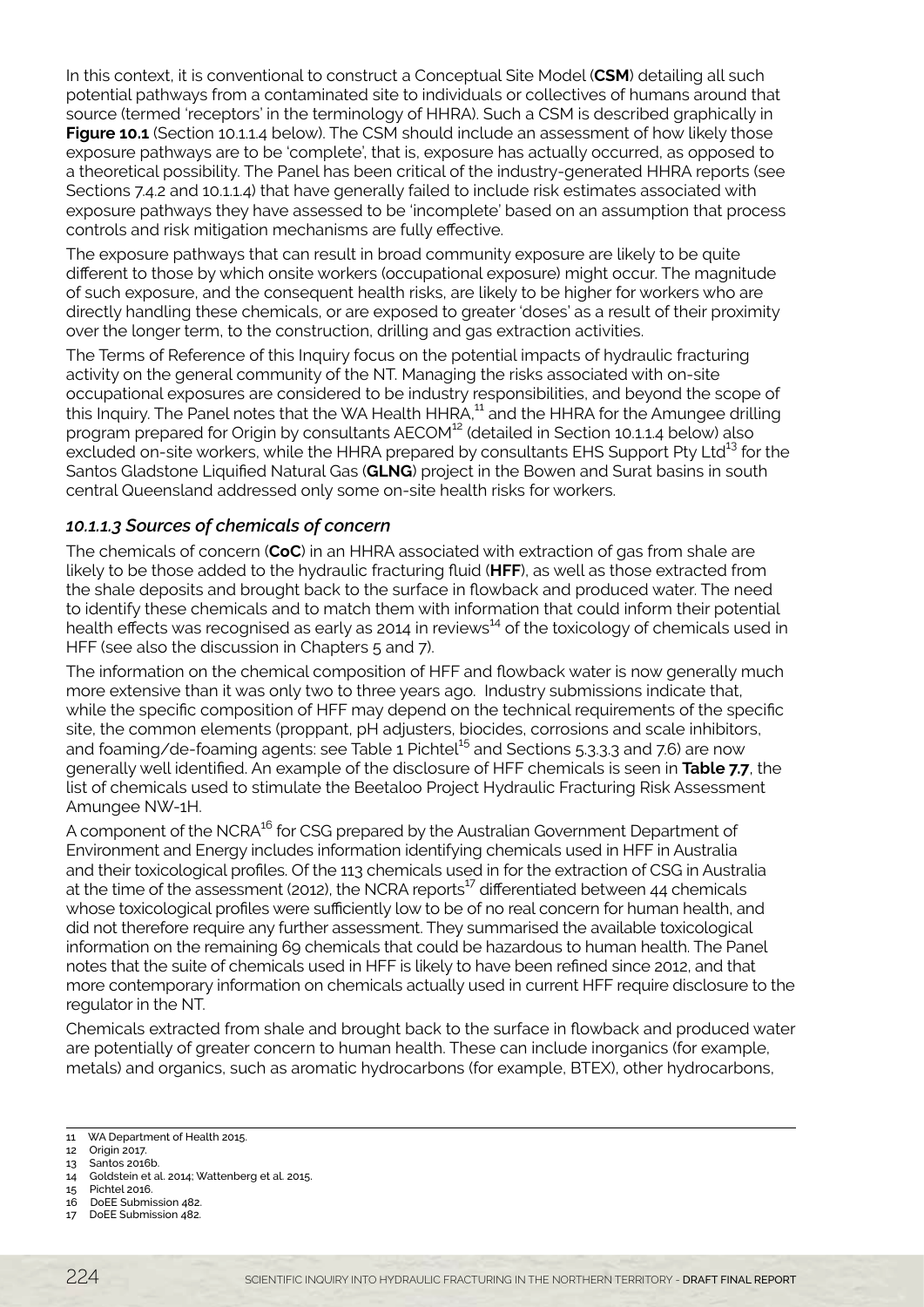and NORM. These 'geogenic' chemicals were not included in the NCRA reports, or in the risk assessments undertaken by Santos for its GLNG project.<sup>18</sup>

Other CoC might be airborne chemicals, such as volatile organic carbon (**VOC**) gases and vapours, diesel fumes associated with transport and drilling equipment, and airborne dusts generated by land-clearing and other activities.

#### *10.1.1.4 Examples of formal HHRA reports*

Five formal HHRA reports describing the risks associated with unconventional gas extraction in Australia were available to the Panel. Only one of these related to hydraulic fracturing for shale gas in the NT,<sup>19</sup> with another addressing water-related risks associated with shale gas extraction in WA.<sup>20</sup> The third addressed water and airborne chemical risks associated with gas extraction from coal seam deposits in Queensland, $^{21}$  the fourth was a health impact assessment for the CSG project around Narrabri, NSW,<sup>22</sup> and the fifth was a formal HHRA of BTEX in flowback water from wells in the Gloucester Basin in NSW.<sup>23</sup> All five reports provide useful information supporting the risk assessments undertaken by the Panel in this Report, and they are consistent with the Panel's consequence and risk assessment of 'low'. However, all five HHRA reports suffer from some significant limitations, principally that the Origin and Santos HHRA reports omitted potentially important exposure pathways on the grounds that they are likely to be incomplete due to operational controls. These, and other elements of the HHRA reports, are discussed below.

#### **Origin**

Origin commissioned consultants AECOM Australia to undertake an HHRA of its exploration program at the Amungee well in the Beetaloo Sub-basin.<sup>24</sup> As part of its identification of CoC, this report quantitated the concentrations and toxicological characteristics of chemicals used in HFF at the site, as well some chemicals recovered in flowback water. Relevant drinking water guidelines and other health-based guidelines against which exposure could be compared in the risk characterisation phase were determined. A suite of exposure pathways were considered as part of the development of a CSM, including water-borne, airborne and direct ingestion or skin deposition pathways, along with the potential location(s) of human receptors likely to be exposed via these pathways.

The most lacking feature of this HHRA was that all but one of the potential exposure pathways (deliberate entry by trespassers into storage ponds) was considered by the consultants to be incomplete, based on OHS and operational procedures designed to limit exposures, and therefore, were not included in the risk estimates.

#### **Santos**

Santos commissioned consultants EHS Support Pty Ltd to undertake an HHRA of its gas field developments in the Surat and Bowen Basins in south-west Queensland.<sup>25</sup> The HHRA report was peer-reviewed by an independent consultant (Environmental Risk Sciences, or **EnRiskS**). While the report relates to gas recovery from CSG sources, it does contain information on CoC from drilling fluids including, HFF, flowback water, and on-site water treatment processes. The report included relevant drinking water guidelines and other health-based guidelines against which exposure could be compared in the risk characterisation phase.

The 'conceptual exposure model' (**CEM**) (analogous to a CSM) used was comprehensive for water and soil, but it did not address airborne contaminants because of the suggested low volatility of the identified CoCs. The model explored potential exposure pathways through transport, onsite storage and the use of drilling chemicals, with different classes of human and ecological receptors (for example, transport workers, accident first responders, landholders, agricultural workers, trespassers, livestock, aquatic and terrestrial fauna, and users of surface and groundwater resources) exposed under the different stages of the process (transport, spills, drilling and gas production).

20 WA Department of Health 2015. 21 Santos 2016a.

- 23 EnRiskS 2015.
- 24 Origin 2017.
- 25 Santos 2016a.

<sup>18</sup> Santos 2016a.

<sup>19</sup> Origin 2017.

<sup>22</sup> Santos 2016b.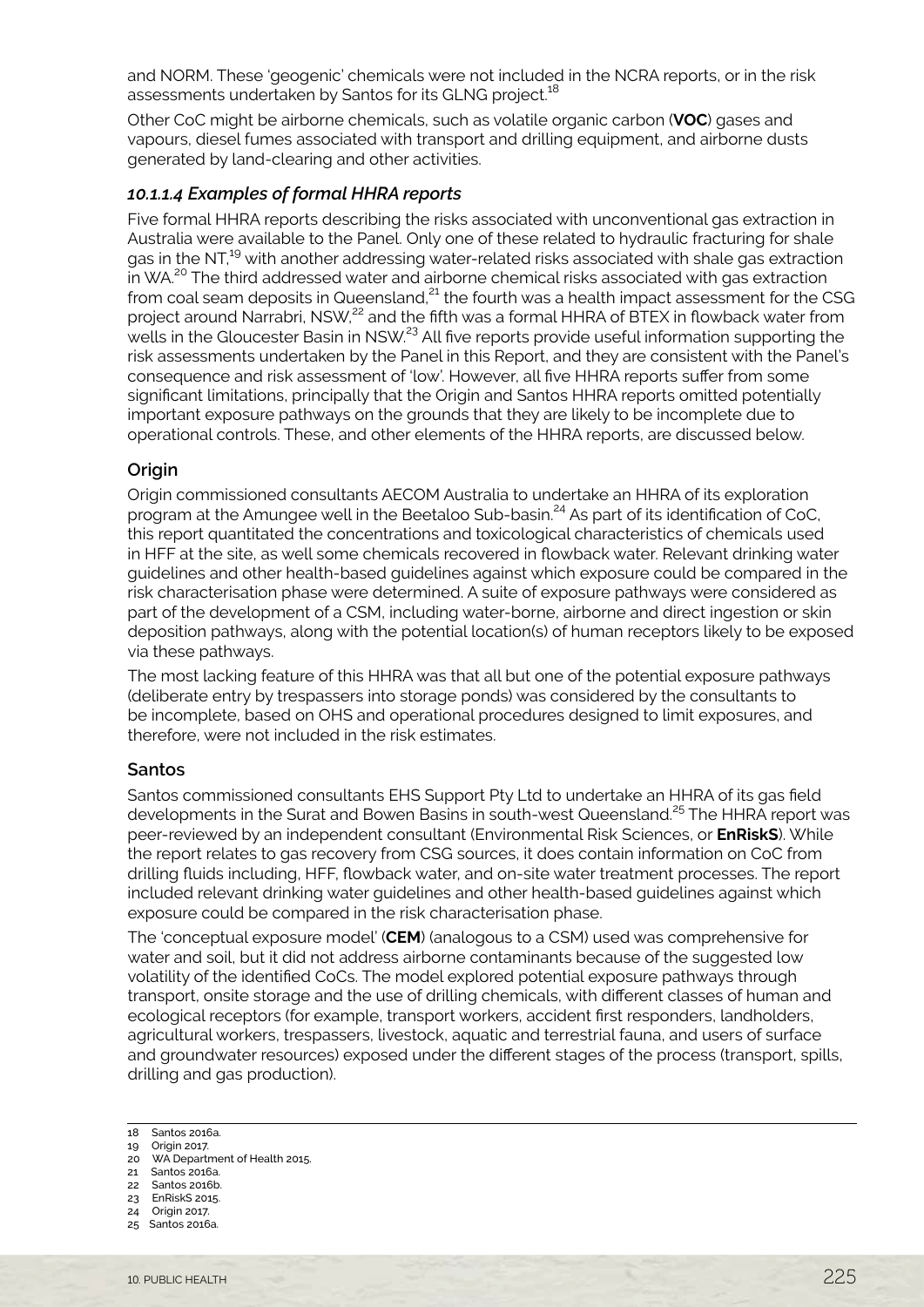However, like the Origin HHRA discussed above, not all of the potential exposure pathways were deemed to be complete and, therefore, included in the quantitative HHRA. In particular, exposures of human and ecological receptors resulting from accidental spills during transport and drilling fluid preparation, accidental releases of stored water (including geogenic chemicals in produced water) and the use of treated produced water for irrigation were the main pathways considered. Pathways leading to contamination of surface water and impacts on drinking water quality were deemed incomplete.

Santos also commissioned a health impact assessment (**HIA**) 26 and chemicals risk assessment for its CSG development in Narrabri, NSW<sup>27</sup>. The HIA was a desktop assessment prepared by EnRiskS, while the chemicals risk assessment was conducted by EHS Support Pty Ltd. The EnRiskS HIA represents a more limited assessment of public health risks associated with potential impacts on water, soil and air quality, as well as potential impacts of noise, fire and explosion hazards, and social and community wellbeing. The assessment was reasonably thorough, drawing on a range of associated technical reports on air and water quality, and social impact studies. However, it noted that the assessment relates to a project primarily in the development phase. The EnRiskS report relied on exposure information developed by other consultants addressing water quality, as well as the potential for surface and groundwater contamination. The assessments of health risks associated with airborne dusts associated with construction activities and airborne dispersion of gases and VOCs from the gas processing and power generating facilities were informed by air dispersion modelling. The modelling predicted that no health-based air quality guidelines would be exceeded. The assessment of water-borne chemical risks addressed interconnections with groundwater sources and surface spills for both HFF and produced water, with predictions that pathways would be either incomplete, or would result in exposure concentrations below health-based guideline value.

The chemicals risk assessment report for the Narrabri project had the same overall structure as the HHRA for the Gladstone project described above, and used the same methodologies. It specifically addressed CoC from drilling fluids, including HFF, flowback water and on-site water treatment processes. However, the conceptual exposure model for this project was more comprehensive, and extended coverage from that used in the Gladstone report to include the reuse of treated water for irrigation and dust suppression. Like the Gladstone HHRA, pathways involving contamination of groundwater and surface waters were found to be incomplete for all of the human receptors under consideration. Moreover, no off-site airborne pathways were considered.

The overall conclusion from both the HIA and chemicals risk assessment was that the health risks to surrounding communities were low and manageable. However, the HIA acknowledged that this was dependent on effective implementation of the process controls and environmental management measures outlined in the environmental impact statement.

# **WA Department of Health**

The HHRA report from the WA Department of Health specifically addressed the potential for groundwater contamination with the chemicals employed, or generated, in hydraulic fracturing processes used to extract gas from shale or other tight deposits. In common with the NT, WA relies on a significant proportion of its drinking water by extraction from groundwater aquifers. The CSM utilised in the WA HHRA is shown in **Figure 10.1**. <sup>28</sup> It depicts all of the potential exposure pathways noted in the introduction to this Chapter and discussed in Chapters 5 and 7.

<sup>26</sup> The difference between an HIA and an HHRA is explained in enHealth 2012. In essence, an HHRA is a process that aims to identify and quantify health risks associated with a specific exposure scenario. An HIA is a broader systematic process by which a policy, program or project may be judged as to the effects it may have on the health of a population. An HIA assesses actual, potential, direct and indirect effects, as well as potential benefits and is usually undertaken at an early stage of a project so that a risk manager has options to avoid negative impacts on health, and to promote more positive health benefits.

<sup>27</sup> Santos 2016b.

<sup>28</sup> WA Department of Health 2015, Figure 8, p 29.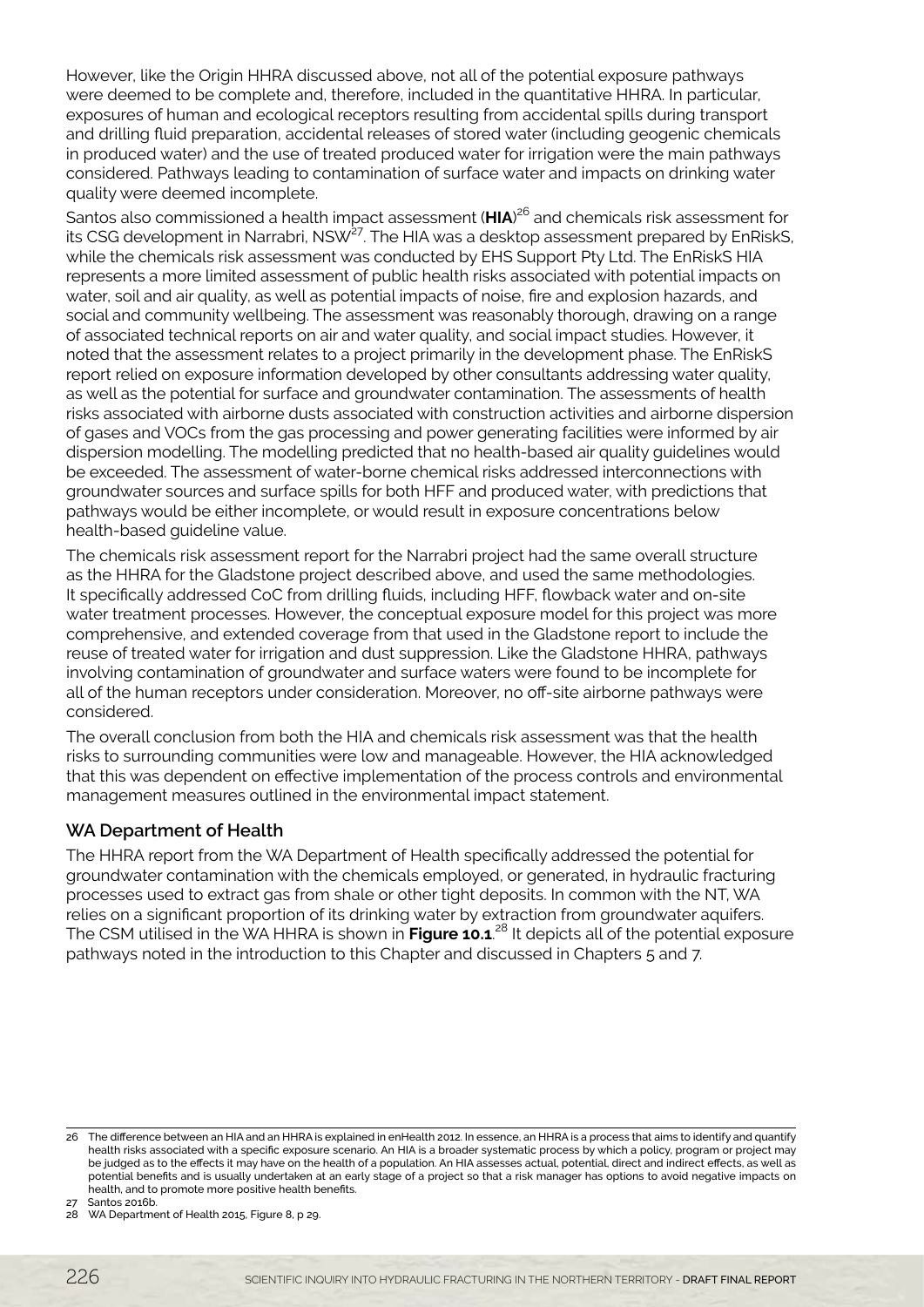**Figure 10.1:** Conceptual Site Model. Potential pathways for hydraulic fracturing chemicals to have an impact upon drinking water supplies. Source: WA Department of Health.<sup>29</sup>



The WA Health HHRA was hampered by the lack of local measured/reported data on the concentrations of the chemicals identified in HFF and produced water so it primarily used data sourced from US operations to estimate likely exposures. It further noted that elevated levels of some chemicals found in drinking water around some sites in the US may not necessarily be attributable to hydraulic fracturing, due to their natural (or background) presence in some regions. The WA Health HHRA did not identify any specific human receptors or their proximity to drilling sites, although it did acknowledge that distance and travel time from the wellhead to the drinking water source are key parameters influencing such an assessment.

<sup>29</sup> WA Department of Health.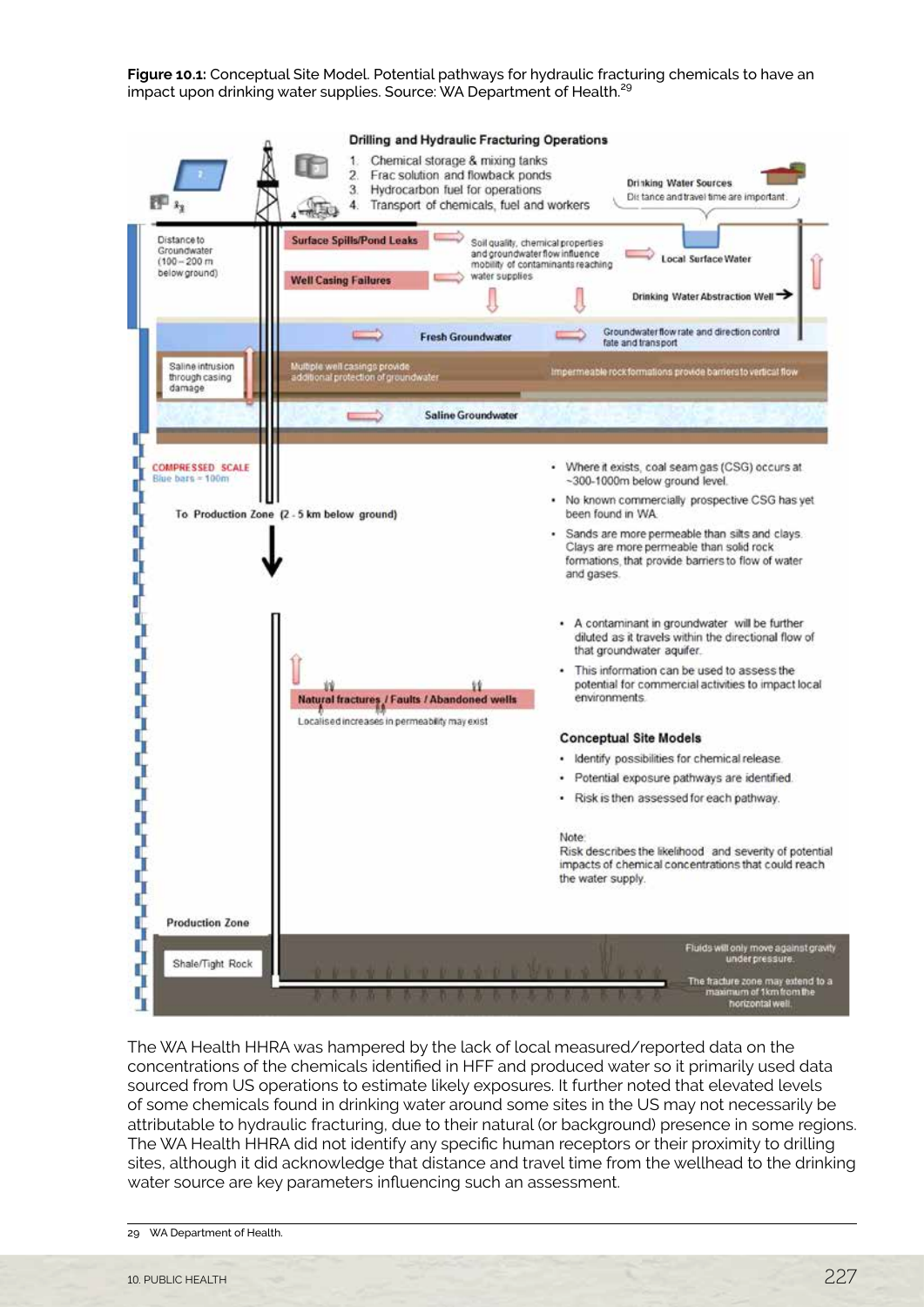The approach taken in the risk characterisation component of the HHRA merely compared the concentrations of chemicals reported in US flowback water with relevant health-based guideline values (for example, the Australian Drinking Water Guideline values<sup>30</sup>), of which there were very few indicators for the chemicals in hydraulic fracturing fluids or any other available benchmarks. This represented a 'worst case' analysis because actual exposures by drinking would not be at overly high concentrations due to the dilution effects occurring over the distance between the source of the chemicals and where the water was extracted for drinking (see Section 7.6). The overall conclusions of the WA Health HHRA were that:

*"under the right conditions, hydraulic fracturing of shale gas reserves in WA can be successfully undertaken without compromising drinking water sources… Firstly, in WA, shale and tight gas reserves have been identified at depths of between two and four kilometres below ground level which are a considerable distance below potable groundwater sources. Secondly, the risks to drinking water sources associated with hydraulic fracturing can be well managed through agreed industry and engineering standards, best practice regulation, appropriate site selection (including consideration of Public Drinking Water Source Areas) and monitoring of the drinking water source." 31*

## **AGL Upstream Investment report**

AGL Upstream Investment commissioned EnRiskS to assess the human and environmental health risks associated with BTEX in flowback water from wells WK12 and WK13 in the Gloucester Basin of the Waukivory CSG project in NSW. The report specifically addressed the potential for BTEX vapours from the holding tank to have an impact on nearby residential areas, with the closest residences located 490 m, 570 m and 600 m from the tank. The assessed risks only covered airborne transfer from the holding tank, and not leaks or spills to surface of groundwater, on the basis that there had been no reported spills at this site. Exposures were modelled based on measured BTEX concentrations in tank water, the surface area available for evaporation, and conventional air dispersion models to estimate the maximum 1 h BTEX concentrations that site workers and nearby residents might experience. The estimated workplace exposures were generally five times higher than those at the nearby residences. In all cases, the maximum predicted 1 h and annual average exposures were at least two orders of magnitude lower than relevant health-based guideline values, with benzene exposure the more critical of the estimates.

# **NCRA reports**

Another significant document outlining an agreed Australian approach to risk assessment for CSG sites is the series of NCRA reports submitted to the Inquiry by the Australian Government Department of Environment and Energy.<sup>32</sup> A more detailed discussion of these reports is included in Section 7.4.2.3. The reports include information on potential exposure pathways, proposed best-practice methodologies for carrying out a formal, site-specific HHRA, and a series of data sheets on 69 drilling and HFF chemicals where such HHRA were prepared.<sup>33</sup> The Panel notes that while the primary focus of the risk assessments was on health risks to on-site workers, there were some recommended exposure limits for the general public when exposed through off-site contamination of water used for drinking or recreation. While geogenic contaminants of flowback water were identified in one of the reports,<sup>34</sup> they were not included in the formal risk assessments outlined above.

The recommended NCRA approach is in contrast to that outlined in the Origin and Santos commissioned HHRA reports described above, where off-site water pathways were considered to be incomplete, and therefore, were not included in the risk estimates. The generic quidance  $35$ on HHRA for CSG sites does recommend that a more comprehensive range of potential exposure pathways be considered, including off-site transport through surface and subsurface waterways, as well as airborne transfers by dusts, vapours, or gases.

<sup>30</sup> Australian Drinking Water Guidelines 2016.

<sup>31</sup> WA Department of Health 2015, p 1.

<sup>32</sup> DoEE Submission 482. 33 DoEE Submission 482.

<sup>34</sup> DoEE Submission 482.

<sup>35</sup> DoEE Submission 482.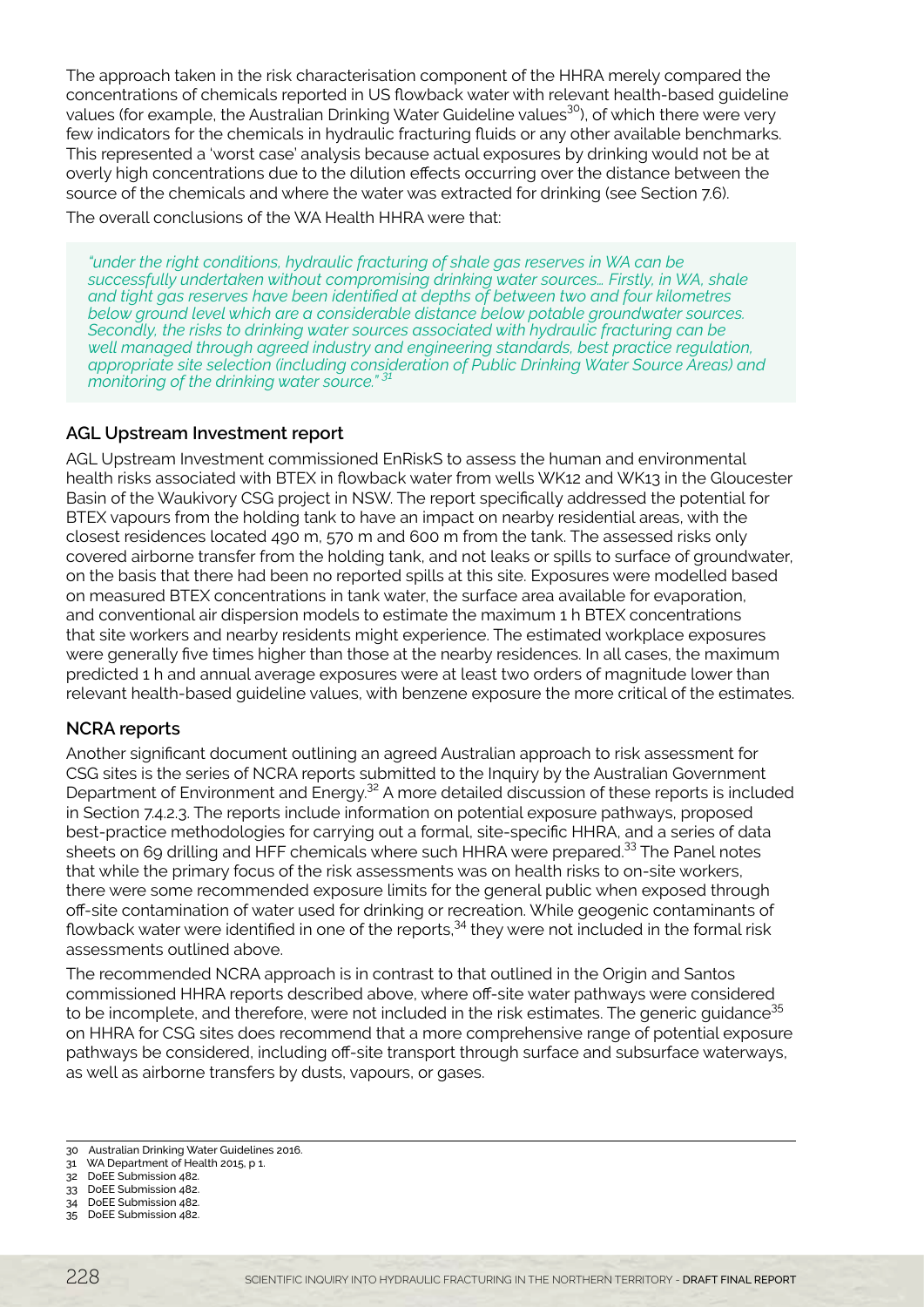<span id="page-8-0"></span>In a comprehensive review of the risk assessment methodologies used by the gas industry in the US, the challenges associated with making meaningful estimates of probabilities for barrier failures, spill, leaks, and the associated volumes and exposure pathways were acknowledged.<sup>36</sup> The uncertainties inherent in determining data inputs for formal risk assessments for shale gas extraction, particularly at the early stages of the project, were also highlighted in a review that proposed a weighted qualitative assessment model covering technological and environmental sources of risk.<sup>37</sup>

The Panel therefore acknowledges the difficulties in including the off-site and early-stage exposure pathways that have been considered incomplete in industry-sponsored HHRA reports, but emphasises the importance of addressing the potential health impacts of such pathways in the unlikely event of the failure of process control measures designed to prevent such incidents.

# 10.2 Key risks

The issue of water security of aquifers essential in the NT for drinking water and for support of horticultural, agricultural and pastoral activities was consistently raised in public consultations and submissions as the primary area of concern. Protection of ground and surface waters from contamination associated with hydraulic fracturing and gas extraction activities is considered to be essential. The impact of unknown interactions and interlinkages between aquifers was also raised. The view consistently expressed in public consultations and submissions was that any contamination of an aquifer would be unacceptable and that it would result in 'poisoning' of the environment. There was also scepticism that flowback and produced water could be effectively collected and treated, or transported safely to other locations.

A more balanced view is that aquifer contamination would only be likely to become a real issue to public health or horticultural, agricultural, pastoral, and cultural activities if the amount of contamination is high enough to result in adverse health effects to people or fauna consuming the water, or if the level of contamination is such that it compromises organic farming certification of an affected landholding.<sup>38</sup> These issues are addressed below and are also discussed in detail in Chapter 7 (along with the Panel's assessment of the level of several risks relating to water quality).

There was a common concern that the injection of large quantities of unknown chemicals into the ground would be an inevitable outcome of hydraulic fracturing, with an associated potential for contamination of groundwater. This anxiety was not assuaged by information indicating that many of the chemicals would be recovered with flowback water and that this water could then be treated to remove the chemical residues, including the chemicals leached from the shale (for example, BTEX, metals, minerals, and NORM).

The Panel's initial assessment in its Interim Report was that any evaluation of human health risks associated with contamination of drinking water resources could only be meaningful if it was done on a site-specific basis. This requirement for a site-specific HHRA, identifying the sources, exposure pathways and location of human receptors (as outlined in Section 10.1.1.2) is a crucial element of any HIA. It has been acknowledged in the submissions from Origin<sup>39</sup> and in the NCRA reports.40

The importance of site-specific factors in evaluating risks to groundwater resources has also been well documented in the recent US EPA Report on the potential impacts of hydraulic fracturing activities:

*"Evaluating potential hazards from chemicals in the hydraulic fracturing water cycle is most useful at local and/or regional scales because chemical use for hydraulic fracturing can vary from well to well and because the characteristics of produced water are influenced by the geochemistry of hydraulically fractured rock formations. Additionally, site-specific characteristics (e.g., the local landscape, and soil and subsurface permeability) can affect whether and how chemicals enter drinking water resources, which influences how long people may be exposed to specific chemicals and at what concentrations." <sup>41</sup>*

<sup>36</sup> Torres et al. 2016. 37 Veiguela et al. 2016.

<sup>38</sup> Barkly Landcare, Submission 241.

<sup>39</sup> Origin submission 153, pp 123-125.

<sup>40</sup> DoEE Submission 482.

<sup>41</sup> US EPA Report, p ES42.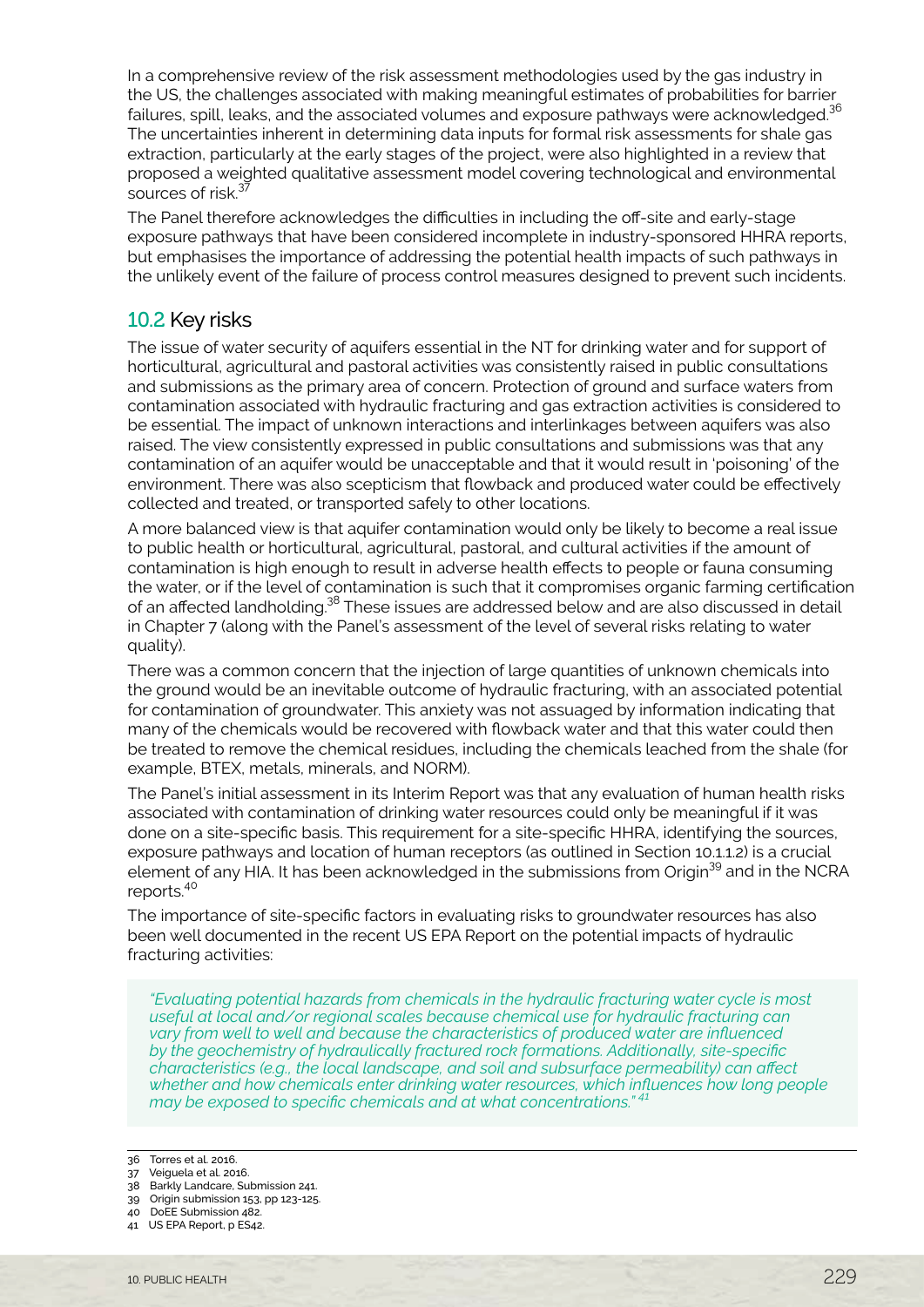The Panel reaffirms its view that a site or region-specific HHRA should be part of the HIA for any new shale gas project seeking approval in the NT. Such a site or region-specific HHRA should cover operations at the exploration and production stages and consider any risks associated with decommissioning of the wells.

#### *Recommendation 10.1*

*That formal site or regional-specific HHRA reports be prepared and approved prior to the grant of any production licence for the purpose of any shale gas development. Such HHRA reports to address the potential human exposures and health risks associated with the exploration for, and the production of, any shale gas development, off-site transport, and the decommissioning of wells, as recommended in NCRA guidance. The HHRA reports must include risk estimates assessments of exposure pathways that are deemed to be incomplete.*

Among the concerns raised in some public submissions was that it has been alleged that knowledge of the toxicological profile of many of the chemicals used in HFF is incomplete (see Chapter 5 and further comment above). However, there may have been some misconceptions on this point based on the early use of HFF in the US. A quote from a report to the WA Government summarises this point:

*"There is much misinformation in the public domain regarding the types of chemicals that are routinely used in Australia for hydraulic fracturing. The Committee distinguishes between the chemicals used overseas (specifically, in the USA) and those which are used in Western*  Australia."<sup>4</sup>

The Panel notes that where adequate toxicological information is available, the majority of HFF chemicals that are used routinely appear to have low toxicity.<sup>43</sup> At the concentrations used in HFF, ingestion would be unlikely to represent an acute health risk, although direct exposure to some of the chemicals in pure form prior to formulation would represent a much greater potential health risk to industry workers. In the case of the low concentrations that are present in HFF or in flowback water, there would need to be continuous exposure to these lower concentrations over a much longer period to constitute a chronic health risk.

Industry submissions emphasised the technological developments that have occurred in the hydraulic fracturing industry in recent years, and confirm that the disclosure of chemicals used in HFF is now more common, including in Queensland and the NT, where it is mandatory. In the NT, specific information regarding the chemicals used in HFF must be released to DPIR and the general public. However, there is no requirement to report the composition of flowback water, noting that this is also the case for the FracFocus database in the US.<sup>44</sup> The Panel is of the opinion that this information should be publicly available. The Panel therefore recommends requiring the collection of information on the chemical composition of flowback and produced water from unconventional gas wells in the NT (see *Recommendation 10.2* below).

#### *Recommendation 10.2*

*That to better inform the human health risk assessments, the following knowledge gaps must be addressed and published:* 

- *• contemporary knowledge of the chemicals proposed to be used in hydraulic fracturing fluids for onshore shale gas extraction in the NT;*
- *• details of the chemical composition of flowback and produced water in the NT; and*
- *• the proposed methods of treatment and/or disposal of flowback and produced water.*

A consistent theme in many public submissions and comments is that it is crucial that adequate baseline data on public and environmental health be collected ahead of any development, so that the future impacts of any industry can be reliably assessed. This point has also been raised in some published papers.<sup>45</sup> It is also an important element for informing claims for compensation

<sup>42</sup> WA Parliament 2015, p 103.

<sup>43</sup> Stringfellow et al. 2017; Elsner and Hoelzer 2016; Department of Environment and Energy 2017a.

<sup>44</sup> FracFocus chemical disclosure registry; available at https://fracfocus.org/.

<sup>45</sup> For example, Schmidt 2011; Korfmacher and Elam 2014; Steinzor et al. 2013.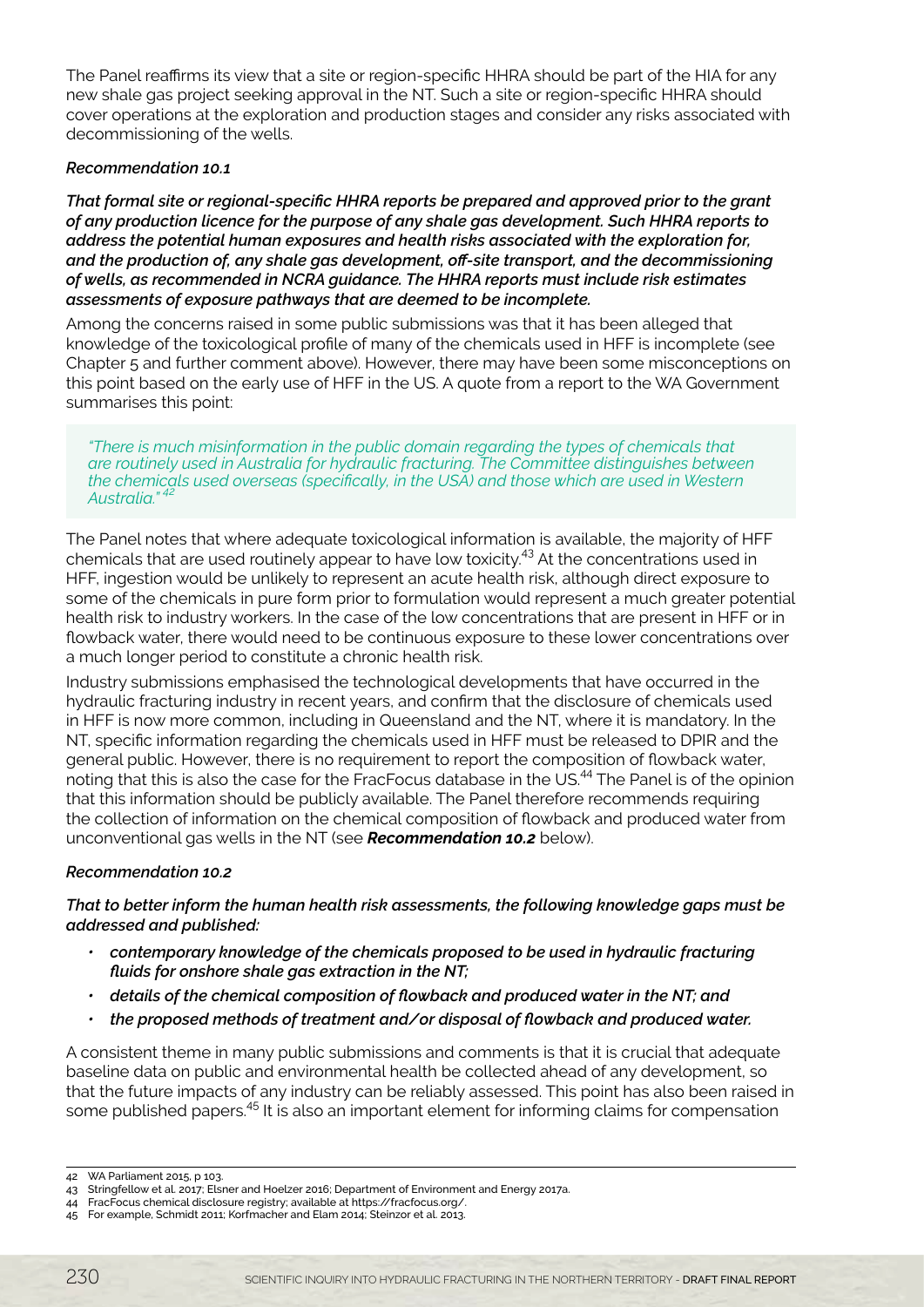<span id="page-10-0"></span>for environmental damage by the holders of land upon which the activity takes place. The Panel has confirmed, the importance of having a completed bioregional study of baseline health and environmental data before any onshore shale gas production occurs in the NT (see Chapter 15 and *Recommendation 7.4* in Chapter 7).

Other public health issues raised in submissions and during consultations relate to impacts associated with noise, trauma associated with increased road traffic and impacts on social amenity, wellbeing and mental health. These risks are more difficult to quantitate, but, to the extent possible, they are addressed in Sections 10.3.3 and 10.3.4, and Chapters 8 and 12.

# 10.3 Assessment of risks

The framework for systematically assessing the potential risks, mitigation measures and the resultant residual risk is outlined in Chapter 4. As stated in that Chapter, this framework essentially involves three steps: first, determining the resultant risk by using the 'likelihood' and the 'consequence' if the particular risk or threat occurs; second, defining possible mitigation measures to reduce the risk further if required; and finally, assessing the remaining, or residual, risk if these mitigation measures are applied.

A link between unconventional gas extraction activities and a number of adverse health effects has been raised in several submissions to the Panel, as well as being addressed in some published papers. The nature of the evidence, and its relevance to onshore shale gas development in the NT, is crucial. In some cases, the Panel notes that the allegations are related to health effects associated with CSG extraction in Queensland.<sup>46</sup> Due to some crucial differences between the processes for extracting gas from shale and coal seams (as described in Chapter 5), and in particular, that hydraulic fracturing has, until recently, been infrequently required in Queensland for CSG extraction, some of the alleged health risks associated with CSG extraction may not be relevant. The health risks from the Queensland experience more likely to be relevant to the NT are those associated with:

- contamination of groundwater and surface water from geogenic chemicals;
- airborne gases and VOCs (addressed in Section 10.3.2); and
- socioeconomic factors outlined in Chapter 12.

Although the NT environment and social structure has both similarities to, and differences from, those in Canada, the Panel notes that its overall assessment of the risks associated with hydraulic fracturing of shale for gas extraction are consistent with those reached by two expert panels reporting to the Nova Scotia Department of Health<sup>47</sup> and the Council of Canadian Academies.<sup>48</sup>

# 10.3.1 **Assessment of risks related to contamination of water**

The Panel's assessment of the water-related risks of shale gas development is discussed in detail in Chapter 7. Whether the source of human exposure is through contamination of surface waters or aquifers through any of the pathways described above, the overall risk estimates have generally fallen into the 'low' category for 'likelihood', with some of the estimates of 'consequence' falling into the 'low' to 'medium' categories. In some cases, the Panel has been unable to make a definitive assessment of the risks due to a lack of data, background information or understanding of the particular system.

These risk assessments are consistent with predicted risks from HHRA reports discussed above in Section 10.1.1.4. In the specific context of impacts on public health, the Panel's assessment of consequence is also in the 'low' to 'medium' category, except for geogenic chemicals, where a lack of specific information on potential flowback water concentrations at this time make the risk estimate 'unknown'. The Panel's risk estimates stand in contrast to the opinion expressed in many of the public hearings and submissions, that an outcome was that drinking water would be 'poisoned'.

The limited available evidence does show that, even for flowback water, the concentrations of many of the HFF and geogenic chemical constituents could be lower than the conservatively

<sup>46</sup> For example, Ms Katherine Marchment, submission 259 (**K Marchment submission 259**).

<sup>47</sup> Wheeler et al. 2014.

<sup>48</sup> Council of Canadian Academies 2014.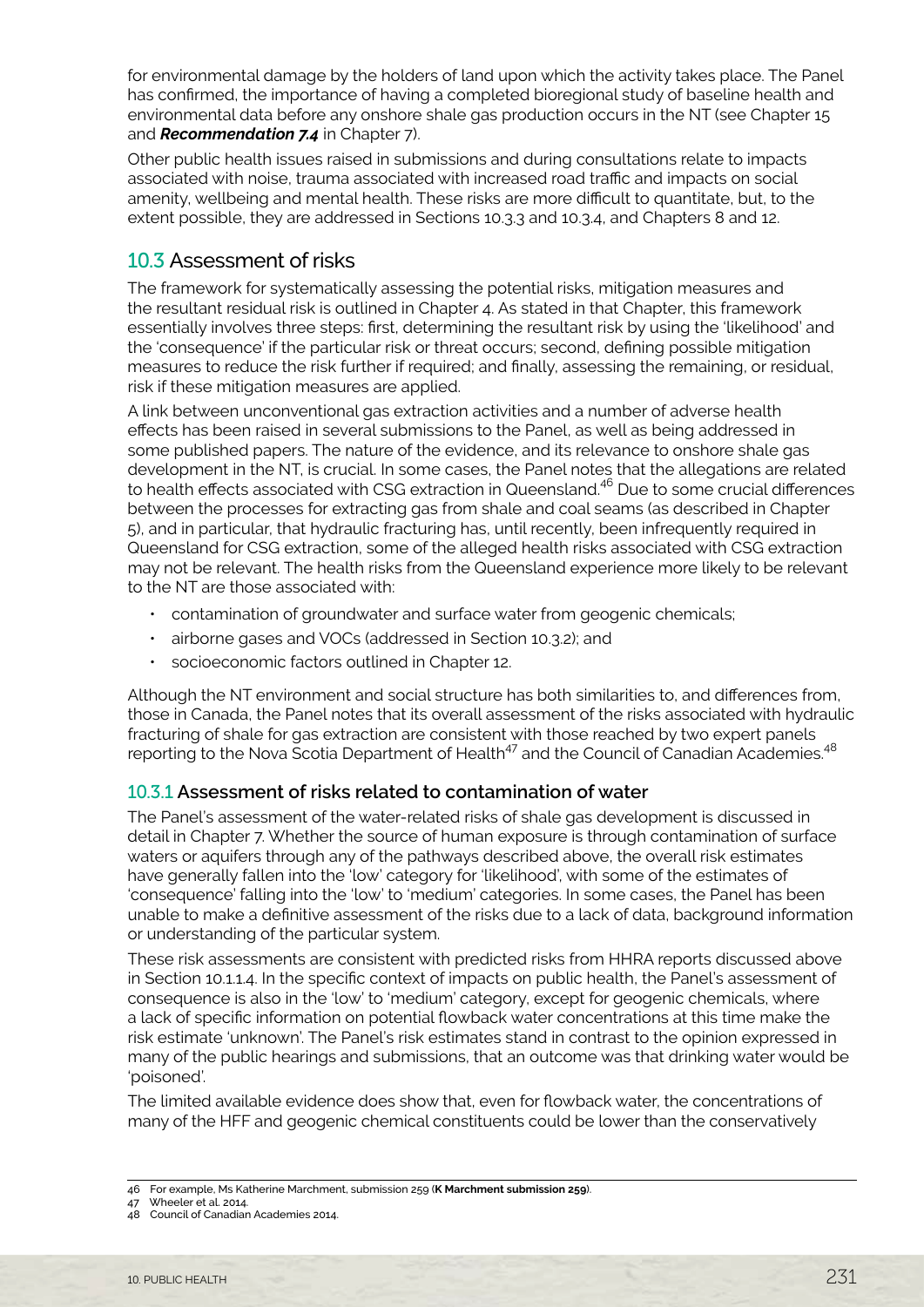set health-based guideline values (for example, the Australian drinking water and recycled water guidelines,49 or other similar toxicity reference values). Where the concentrations do exceed guideline values, or where there are no relevant health-based guideline values, human health may still not be significantly affected where dilution and attenuation occur between the emission source and the site where human ingestion can take place, or where a credible exposure pathway does not exist (see Section 10.1.1.2). A further factor is that conservatively set guidelines generally assume that ingestion occurs consistently over a lifetime, whereas exposure scenarios associated with surface or groundwater contamination, should it occur, would be of a shorter duration.

The six most likely pathways (see also Chapter 7) by which aquifers may be contaminated by chemicals used in HFF, or in the produced water that flows back after hydraulic fracturing has occurred, are:

- direct contamination of contiguous aquifers through fractures induced in the shale deposits;
- direct leakage from single or multiple steel and concrete encased wells at a particular site, where the drill casings pass through an aquifer either during drilling, gas production, or after well decommissioning;
- reinjection of treated or untreated wastewater into aquifers where there is possible connectivity between aquifers;
- leakage of onsite storage of HFF chemicals, pooled flowback water, or a rain event leading to the overflow of storage ponds; and
- overflow, or escape from containment ponds where the flowback water is stored; and
- spillage from HFF mixing sites, during transport of chemicals to sites, or during transfer of wastewater for treatment.

The opinion consistently expressed in industry submissions is that such risks are manageable, and that contamination of aquifers from the process of hydraulic fracturing is improbable because of the spatial separation between the deep shale deposits and the beneficial use aquifers, which are typically much closer to the surface. The latter issue of low probability of contamination by virtue of large separation is supported by the conclusions from the published literature (see Chapter 7 for more detail).

Some of the CoC reported in flowback and produced water may be more of a health concern than those initially added to the HFF. In particular, BTEX,<sup>50</sup> and other VOCs extracted from hydrocarbon deposits in the shale can reach concentrations that would exceed health-based water quality guideline values. However, a number of risk-mitigating factors, including dilution, adsorption on the rock matrix, delay in moving further along the aquifer and microbiological breakdown processes, all contribute to reducing the concentrations of these chemicals in an aquifer to a level that would not be of concern for exposure through ingestion.

The Panel's recommendations to mitigate the potential risks of contaminating a beneficial aquifer are addressed in more detail in Chapter 7 (see *Recommendations 7.2, 7.3 and 7.9-7.15*).

In relation to the potential for contamination of surface waters, an analysis of incidents of surface water contamination associated with recorded spills and well failures in the US suggest a higher level of likelihood and risk, and consequently, a greater need for effective risk management.<sup>51</sup> See *Recommendations 7.12, 7.16* and *7.17* which address mitigation of the potential risks of surface water contamination.

However, the Panel recognises the need for site-specific HHRA to better inform the management of risks associated with groundwater and surface water contamination.

The Panel acknowledges that there is generally insufficient definitive data on the presence and concentrations of NORM in flowback and produced water. Accordingly, the level of risk to public health is difficult to determine and would need to be considered on a site-specific basis. However, the likelihood of exposures, the level of consequence to human health, and the overall level of risk will be subject to the same constraints and respond to the same mitigation factors that relate to other geogenic chemicals from such sources.

<sup>49</sup> Australian Drinking Water Guidelines 2016; NRMMC 2008.

<sup>50</sup> Gross et al. 2013. 51 Mrdjen and Lee 2016.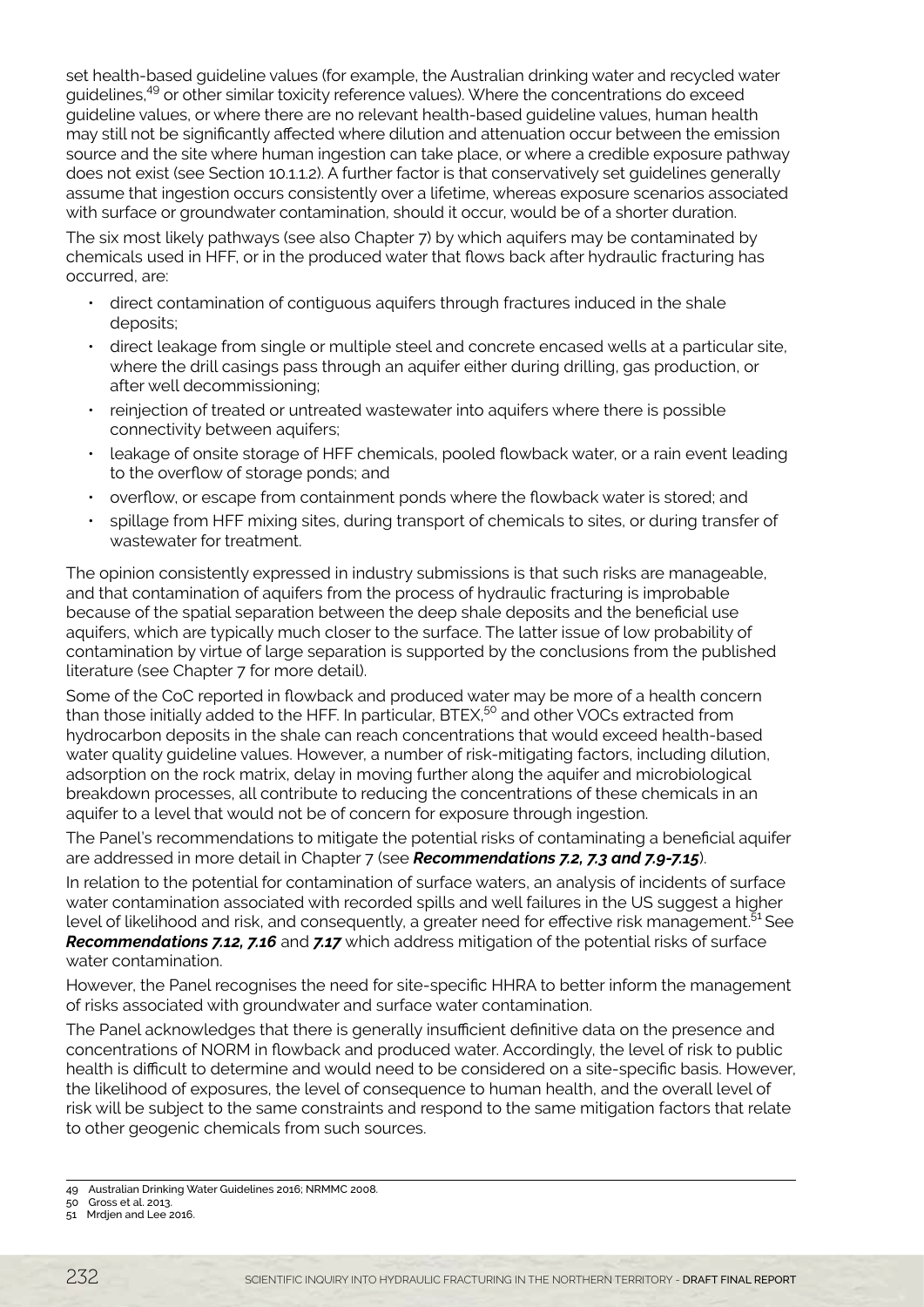# 10.3.2 **Assessment of risks relating to airborne contaminants**

The potential health risks associated with airborne chemicals from shale gas developments have been summarised in Goldstein et al.<sup>52</sup>

| Airborne pollutant                            | <b>Potential health effects</b>                                                                                                                                                                 |  |
|-----------------------------------------------|-------------------------------------------------------------------------------------------------------------------------------------------------------------------------------------------------|--|
| Methane                                       | Explosion and fire; asphyxiation in confined space; impact on global climate<br>change                                                                                                          |  |
| VOCs (including BTEX)                         | Ozone precursors; haematological toxicity (including leukaemia - mainly<br>from benzene); upper respiratory tract inflammation; central nervous sys-<br>tem effects (mainly in confined spaces) |  |
| Oxides of nitrogen (NOx)                      | Ozone precursors; asthma and other acute respiratory irritancy effects                                                                                                                          |  |
| Ozone and other photochemical oxidants        | Asthma and other acute respiratory irritancy effects; effects on lung<br>function; premature death                                                                                              |  |
| Particulates (including diesel exhaust fumes) | Asthma and other acute respiratory irritancy effects; chronic respiratory<br>diseases; premature death; cancer                                                                                  |  |
| Silica dust                                   | Silicosis and other chronic lung diseases (particularly among workers ex-<br>posed onsite)                                                                                                      |  |

**Table 10.1:** Potential health effects of air pollutants associated with shale gas development.

The epidemiological evidence relating to the public health impacts of many of these airborne pollutants is mixed (see further **Table 10.2**).

The Panel's assessment of the risks of shale gas development relating to airborne chemicals generally falls into the 'low' to 'medium' category for likelihood, and the 'low' to 'medium' category for consequence. In accordance with **Table 10.2** and **Figure 4.1**, the overall risk category is 'low' to 'medium', with risk mitigation actions such as clear identification of potential exposure pathways, and establishment of buffer zones or setbacks likely to be able to reduce the residual risk to 'low'.

Exposure pathways most likely to lead to potential impacts on public health would involve emissions of VOCs and NORMs from flowback water, whether through volatilisation from unenclosed on-site storage ponds, emissions of extracted gas (mainly methane), or the combustion products from 'gas flaring'. Other airborne emissions include diesel and petrol exhaust fumes from trucks and drilling equipment. The potential impacts of windborne particulates (dusts) from wellheads and other land clearing sites are considered below in Section 10.3.2.1.

Methane is a relatively non-toxic gas.<sup>53</sup> It is unlikely to pose a direct health risk at concentrations likely to be associated with fugitive emissions from leaking shale gas production field or abandoned wellheads, pipelines or processing facilities. The Panel's assessment is that, while there is a relatively 'medium' to 'high' likelihood of there being fugitive methane emissions around gas wells and processing facilities, the consequence of such emissions adversely affecting public health can be categorised as 'low', because of the intrinsically low toxicity of methane.

A more significant risk to public health may, however, occur if methane concentrations reach levels high enough to pose a flammability or explosion risk. Methane concentration in water cannot exceed its saturation concentration (28 mg/L at atmospheric pressure) and becomes flammable in air at around  $5\%$  by volume.<sup>54</sup> The likelihood of such a risk is discussed in more detail in Chapter 7 (Section 7.6.1.1), with US recommendations that methane concentrations in water between 10 and 28 mg/L or 3-5% by volume in air represent actions levels that should be monitored in order to reduce the flammability/explosion risk. Risks associated with greenhouse gas impacts on climate change are discussed in more detail in Chapter 9.

In common with public health impacts of water-borne chemicals, the health risks associated with airborne contaminants depend on there being credible exposure pathways to nearby human receptors that can deliver chemicals at concentrations sufficiently high to have immediate or delayed adverse health effects. The Panel notes that distance from the emission site is likely to be a critical factor, not only in regard to the likelihood of exposure pathways being 'completed', but also the extent of concentration dilution that could occur as the emissions move away from the source.

- 52 Goldstein et al. 2014, Table 2, p 277.
- 53 US EPA Report, pp 9-47.
- 54 Eltschlager et al. 2001.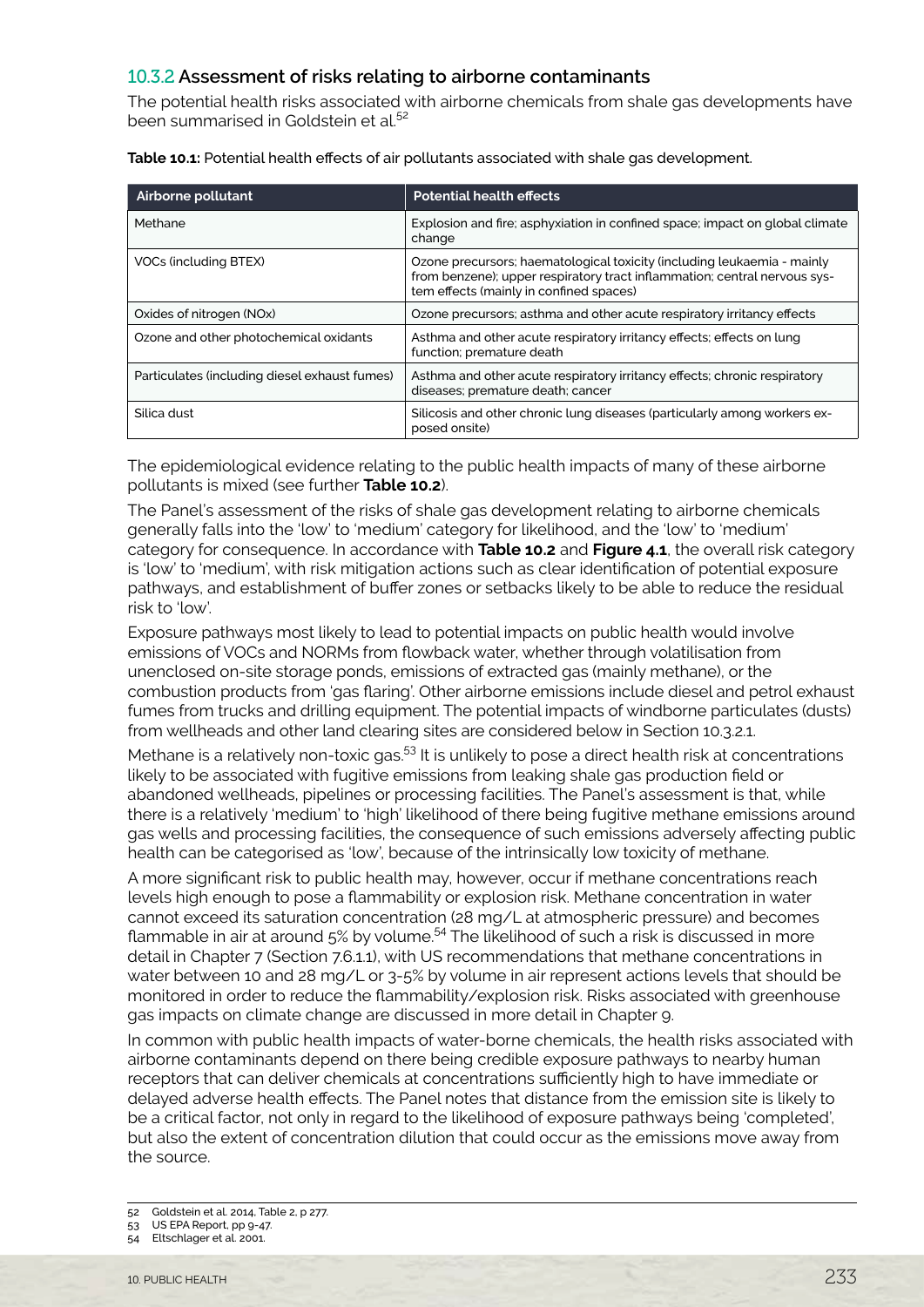The assessment of airborne risks is substantially informed by the published literature on experience with unconventional gas extraction overseas (mainly in the US) and from more recent Australian experience with CSG in Queensland and NSW. However, the Panel reiterates its view that the exposure scenarios described in the examples below (in Sections 10.3.2.1 and 10.3.2.2) are unlikely to be closely representative of shale gas extraction activities in the NT, because of the much closer proximity and higher density of habitation to the gas fields in the US and Queensland compared to those proposed for any shale gas developments in the NT.

# *10.3.2.1 International health impacts in respect of unconventional gas extraction*

A number of published papers have addressed the potential public health impacts of volatile organic compounds and other airborne chemicals in dusts that may travel off-site. Much of the evidence linking airborne emissions with adverse human health effects is based on surveys and reviews of health effects relating to unconventional gas extraction from shale gas fields in the US, particularly around Pennsylvania, Texas and Colorado.

There is strong evidence that proximity to unconventional gas activities is a crucial factor,<sup>55</sup> with a survey of health effects showing that residents living beyond 0.8 km of wells had a lower incidence of a range of health effects than those of closer residents (see below for more detail).<sup>56</sup> This is not surprising because airborne, dust-borne, and water-borne contamination can be expected to undergo dilution as it spreads away from the site of release, resulting in a lower potential for human exposure.

However, the Panel has concerns that the US findings will not have the same relevance to any proposed onshore shale gas development in the NT. The Panel notes that most of the areas with shale gas development potential in the NT are in relatively remote areas distant from established communities, while most of the unconventional gas activities assessed in the US are in relatively close proximity to established residential communities. In this context, it should be noted that in the US the national average offset distance of a shale gas extraction well from other land use activities is only 94 m.<sup>57</sup> Based on the McKenzie et al. study,<sup>58</sup> described in more detail below, Webb et al.<sup>59</sup> have recommended a shale gas well setback distance of at least 1 mile (1.6 km) from occupied dwellings, including schools, hospitals and other sites where children and infants may spend a substantial amount of time. The current NT guidelines for permitting of such activities merely exclude close proximity to residential areas, and a range of defined land uses and are not, in any event, enforceable. $60$ 

This point is reinforced in a review by Watterson and Dinan of the UK experience with unconventional gas extraction in which they stated that, *"globally accurate estimates of the human populations exposed to UGE [unconventional gas extraction] chemicals, by-products, and contaminants do not yet exist."* <sup>61</sup>

The strength of the US evidence on health effects of air-borne contaminants is mixed. **Table 10.2**, adapted from a recent review of health studies around Colorado, $62$  illustrates this point.

<sup>55</sup> Meng and Ashby, 2014; Meng 2015; Meng 2017.

<sup>56</sup> McKenzie et al. 2012.

<sup>57</sup> Rogers et al. 2015.

<sup>58</sup> McKenzie et al. 2012.

<sup>59</sup> Webb et al. 2016

<sup>60</sup> DPIR submission 226, Appendix H, pp 335-336. 61 Watterson and Dinan 2016, p 486.

<sup>62</sup> McMullin et al. 2017, Table 2.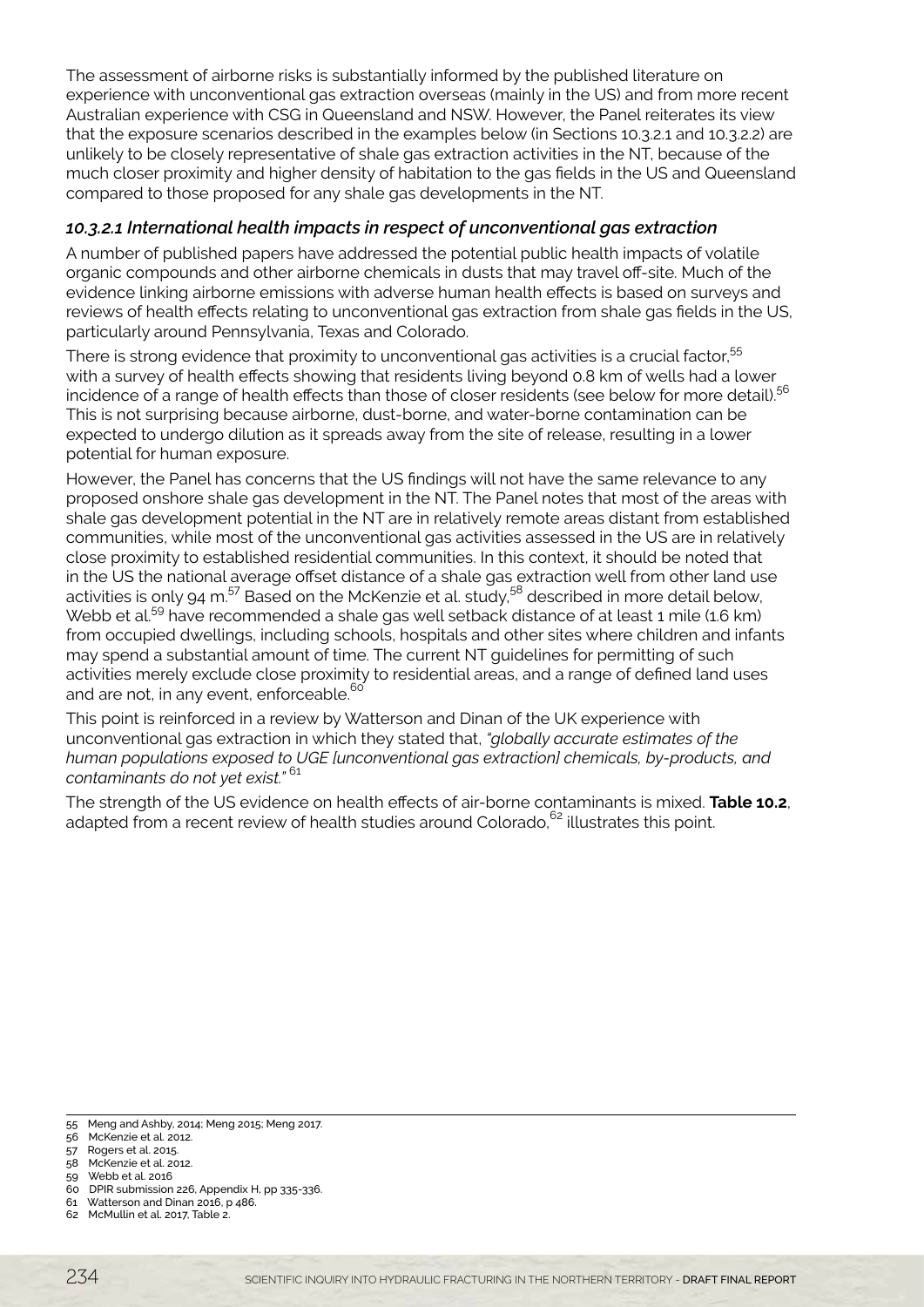**Table 10.2:** Summary of overall strength of evidence for epidemiological studies by health effect. Source: McMullin et al.<sup>63</sup>

| <b>Health Effects Categories</b>                     | <b>Number</b><br>оf<br>studies* | <b>Health Effects</b>                    | <b>Evidence</b>                |
|------------------------------------------------------|---------------------------------|------------------------------------------|--------------------------------|
| <b>Birth outcomes</b>                                | $\overline{4}$                  | Preterm birth                            | Mixed                          |
|                                                      |                                 | <b>Low APGAR</b>                         | Mixed                          |
|                                                      |                                 | Small for gestational age                | Mixed                          |
|                                                      |                                 | Birth weight (low birth weight and mean) | Mixed                          |
| <b>Birth defects</b>                                 | $\mathbf{1}$                    | Congenital heart defects                 | Insufficient                   |
|                                                      |                                 | Oral clefts                              | Insufficient                   |
|                                                      |                                 | Neural tube defects                      | Insufficient                   |
| Respiratory (eye, nose and<br>throat (ENT) and lung) | 6                               | Multiple, self-reported symptoms         | Mixed                          |
|                                                      |                                 | Hospitalisations                         | Failing to show an association |
|                                                      |                                 | Asthma exacerbations                     | Limited                        |
| Neurological (migraines,<br>dizziness)               | 5                               | Hospitalisations                         | Mixed                          |
|                                                      |                                 | Multiple, self-reported                  | Insufficient                   |
|                                                      |                                 | Migraine/severe headache                 | Mixed                          |
| Cancer                                               | $\overline{4}$                  | Overall childhood cancer incidence       | Insufficient                   |
|                                                      |                                 | Childhood haematological (blood) cancers | Mixed                          |
|                                                      |                                 | Childhood central nervous system tumours | Insufficient                   |
|                                                      |                                 | Hospitalisations                         | Mixed                          |
| Skin (irritation, rashes)                            | $\mathbf{2}$                    | Multiple, self-reported                  | Limited                        |
| Psychological (depression,<br>sleep disturbances     | $\overline{4}$                  | Multiple, self-reported                  | Failing to show an association |
|                                                      |                                 | Hospitalisations                         | Insufficient                   |
| Cardiovascular (heart)                               | $\overline{c}$                  | Hospitalisations                         | Insufficient                   |
|                                                      |                                 | Multiple, self-reported                  | Insufficient                   |
| Gastrointestinal (nausea.<br>stomach pain)           | 3                               | Hospitalisations                         | Insufficient                   |
|                                                      |                                 | Multiple, self-reported                  | Failing to show an association |
| Musculoskeletal (joint pain,<br>muscle aches)        | $\overline{c}$                  | Hospitalisations                         | Insufficient                   |
|                                                      |                                 | Multiple, self-reported                  | Mixed                          |
| Blood/immune                                         | $\overline{c}$                  | Hospitalisations                         | Mixed                          |

\* A total of 12 studies were included with some studies evaluating multiple health effects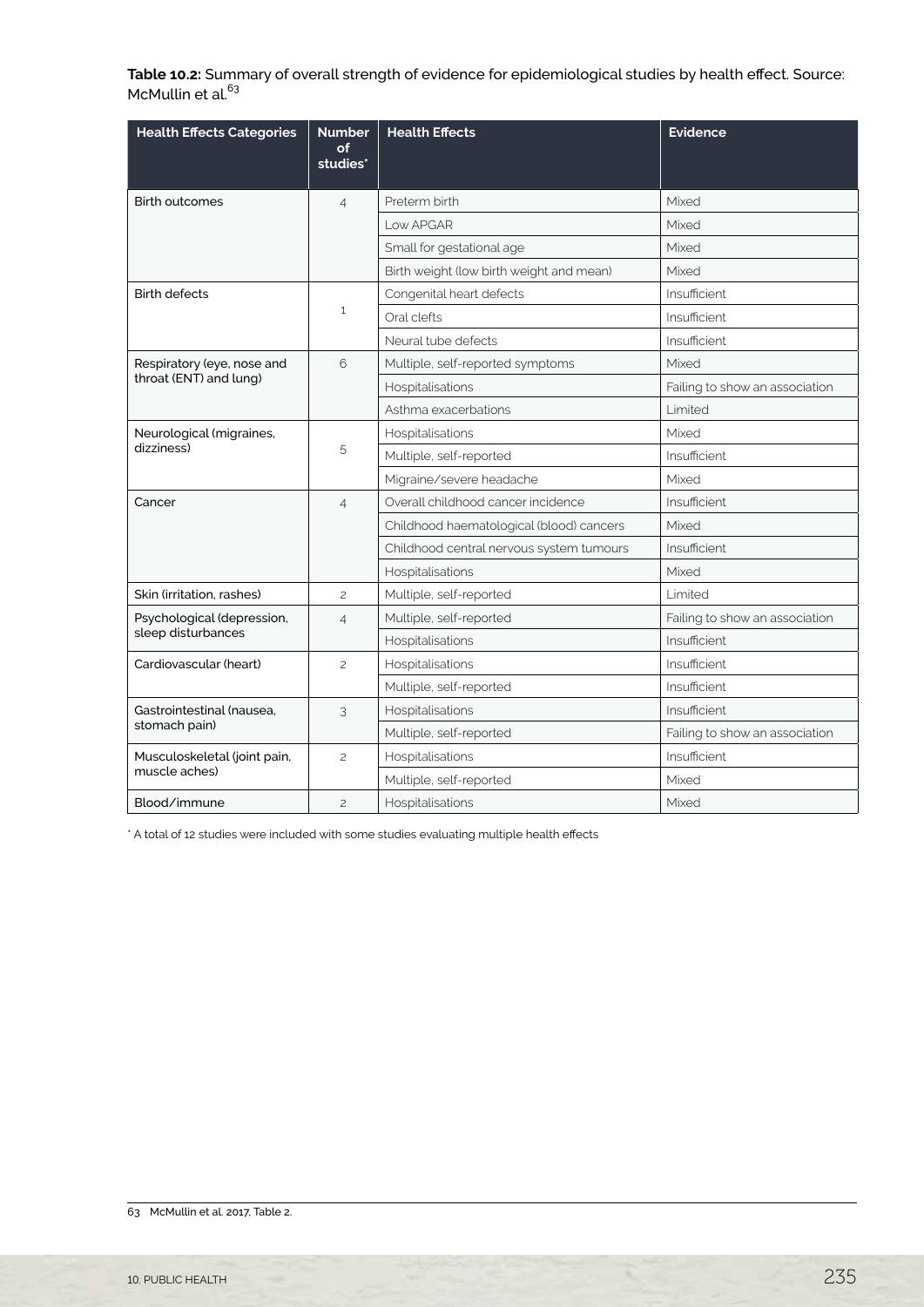Werner et al.<sup>64</sup> have also commented that the strength of the epidemiological evidence of health impacts associated with unconventional gas extraction remains tenuous, with many studies of health outcomes lacking methodological rigour. However, they also note that while the evidence is somewhat weak and is focussed more on acute health effects, rather than chronic ones, it is not possible to rule out a relationship between hydraulic fracturing and adverse health impacts. They point out that there are clear gaps in the scientific knowledge that require urgent attention, especially with respect to adverse health effects that may have a long latency.

The point is further reinforced by another recent review, concluding that:

*"though many epidemiological studies used robust statistical methods to estimate changes in health outcomes associated with unconventional oil and gas development, all had shortcomings that were most often significant. These studies furthermore reported contradictory results for each impact. Some studies, for example, found increases in preterm birth, while others found decreases or no association. As is illustrated by the Community Risk-Benefit Matrix, all impacts had inconsistent findings across the literature for that outcome. Where the results did not contradict each other, the impact was only analyzed by a single study… As a result, even where good evidence is offered for a link between unconventional oil and gas development and health, the causal factor(s) driving this association are unclear". 65*

It is common for health impacts of unconventional gas extraction activities to be assessed by self-reporting questionnaires. For example, a questionnaire based study of residents around unconventional gas extraction developments in Pennsylvania showed an apparent association of unconventional gas extraction with nasal and sinus symptoms, headache and symptoms of fatigue. While the overall response rate was low (only 7,785, or 33%, of 23,700 survey recipients) and only 23-25% of these respondents reported symptoms, the calculated odds ratios (**OR**) achieved statistical significance for some of the outcomes. These OR (95% Confidence Interval) of 1.49 (0.78, 2.83) for chronic rhinosinusitis (**CRS**) plus migraine; 1.95 (1.18, 3.21) CRS plus fatigue; 1.84 (1.08, 3.14), for all three outcomes, suggested an association, presumably related to airborne VOCs.<sup>66</sup> Consistent with the hypothesis that distance is a significant factor influencing the doseresponse relationship, the spatial distribution showed higher rates of response in areas closest to unconventional gas extraction activity.

McKenzie et al.<sup>67</sup> carried out a conventional HHRA for both cancer and non-cancer effects around unconventional gas extraction sites in Garfield County, Colorado. The risks were primarily driven by airborne VOCs released mainly during well creation activities (trimethylbenzenes, xylenes and aliphatic hydrocarbons - none of which are part of the HFF used, and which were presumably derived from flowback water). The calculated Hazard Indices (**HI**) (where a value greater than 1 represents a likelihood that the combined exposures exceed conservative health-based guideline values thought to be protective of population health) were 1 for residents living less than 0.8 km from a gas well, and 0.4 for residents living greater than 0.8 km from a gas well. The estimated cumulative lifetime cancer risks were 10 in a million and 6 in a million respectively, for distance from source, driven primarily by exposure to benzene.

These findings were confirmed to some extent in a different type of study. Bunch et al.<sup>68</sup> collected air monitoring data for VOCs at seven fixed sites around Dallas-Fort Worth, analysing these airborne VOCs in comparison with health-based guideline values. The nearby Barnett Shale deposits comprise one of the largest active onshore gas fields in North America, with an estimated 15,870 producing wells across 500 sq miles (1,295 km<sup>2</sup>). The seven monitoring sites were clustered around the heaviest density of producing wells. None of the measured VOCs exceeded acute health-based guideline values, and none of the annual averages entered into probabilistic and deterministic HHRA programs suggested that the unconventional gas activities would represent a chronic health risk.

By contrast, community-generated air sampling at sites around unconventional gas sites in Wyoming revealed that of the 75 VOCs measured, eight of these (for example, benzene,

64 Werner et al. 2015.

- 66 Tustin et al. 2017. 67 McKenzie et al. 2012.
- 68 Bunch et al. 2014.

<sup>65</sup> Krupnick and Echarte 2017, p 1.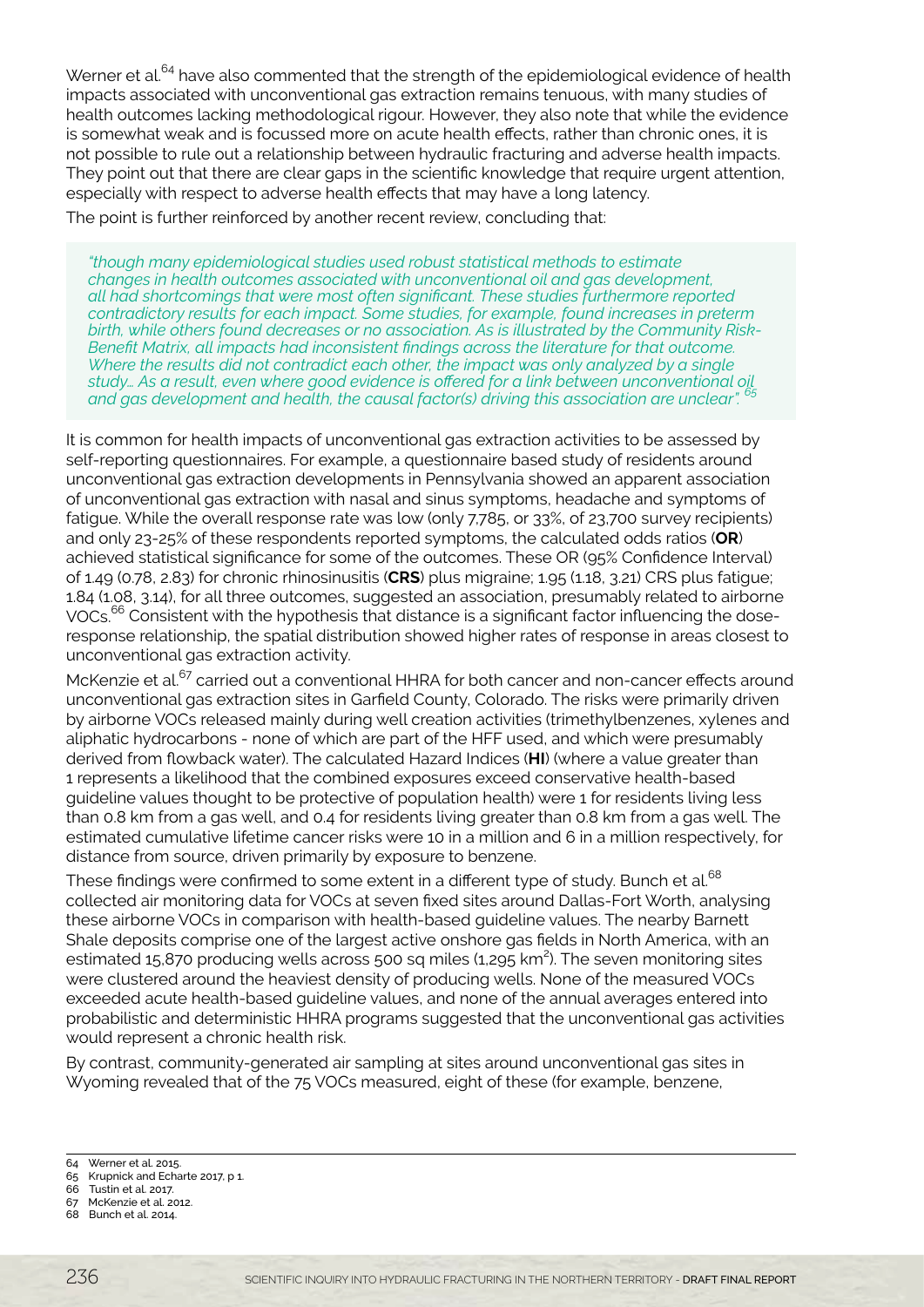formaldehyde, and hydrogen sulfide) exceeded Federal health-based air quality guidelines over different operational conditions.<sup>69</sup>

In a review of potential respiratory health risks to children and infants around US unconventional gas sites, Webb et al.<sup>70</sup> cited the extent to which airborne emissions of ozone, benzene and formaldehyde exceeded relevant US air quality guidelines (1h and 8h averages for ozone and, chronic exposure (>365d) Minimal Risk Levels for benzene and formaldehyde). They also cited measured airborne levels of ozone, benzene and formaldehyde from various US studies where acute respiratory effects, including exacerbation of asthma, had been reported.

The Panel notes that much of this air monitoring data in the above US studies is comparable with, or mostly somewhat higher than, monitored airborne VOCs around gas fields in south-west Queensland (discussed further in Section 10.3.2.2).

By contrast, Brown et al.<sup>71</sup> used measured airborne VOC and particulates (PM2.5) around a Washington County, Pennsylvania unconventional gas field to model possible human exposure at a specific residence surrounded by three unconventional gas facilities (1 km, 2 km and 3 km distant) over different stages of activity and different timeframes. The modelled residence was based on data showing a typical distribution of residences around the field (214 homes with 1-77 well pads 2-5 km away; 85 homes with 1-17 well pads 1-2 km away; and 31 homes with 1-7 well pads within 1 km). Modelled peak exposures occurred 83 times over 14 months of simulated emissions, with drilling, flaring and finishing and gas production stages producing higher intensity exposures compared to the hydraulic fracturing stage. Exposures were episodic, with peaks occurring at different times of the day, the highest tending to be at night when air mixing is least likely. This indicates the critical importance of when, and over what period, monitoring is done. The conclusion from this study is that human exposures leading to adverse health effects are possible in the scenario described, although the authors made no attempt to compare the estimated peaks and average exposures to health-based guideline values.

Bamberger and Oswald, $7<sup>2</sup>$  in a longitudinal study of the health impacts in humans, companion animals, and food-producing animals around US unconventional gas extraction sites (21 human cases across five states), noted that the reported effects in humans (mainly neurological, respiratory, vascular, dermatologic and gastrointestinal) and animals were variable over the 25 months from first to second interviews. In humans, there was an overall decline in symptoms that had been attributed to the drilling operations (50% of cases), while those attributable to wastewater management (33% of cases) were unchanged. The reduction in reported symptoms was strongest where exposure to drilling operations was reduced, either by reduced operational activity, or by families moving away.

The issue of an appropriate distance for wellheads, or well pads, to be 'setback' from human habitation was addressed by Haley et al.<sup>73</sup> They noted that previous attempts to regulate setback distances<sup>74</sup> were not based on data analyses or historical events. Rather they were the outcome of compromise between governments, the gas industry, landowners, and environmental/citizen interest groups. They analysed health risks associated with blowouts, thermal modelling and air pollution around three major shale plays (Barnett, Marcellus and Niobrara) in the context of relevant State regulations in respect of setback distances from buildings: 200 ft (61 m) in Texas, 500 ft (152 m) in Pennsylvania; and 500-1000 ft (152 m - 305 m) (high occupancy dwellings) in Colorado. These setback distances contrast with the 2000 ft (610 m) recommended in the Maryland health study<sup>75</sup> and the 1,500 m setback recommended by Webb et al.<sup>76</sup> to protect children and infants living in nearby dwellings. The overall conclusion of Haley et al.<sup>77</sup> was that the setback distances analysed were inadequate to protect public health. While they were unable to recommend more generous setback allowances on the basis of the analysed data, they noted that distance is not an absolute measure of protection, and that other risk mitigation measures (for example, regulatory controls over all aspects of the processes) are needed to address public health concerns.

- 74 For example, Fry 2013; Maryland Institute for Applied Environmental Health 2014. 75 Maryland Institute for Applied Environmental Health 2014.
- 

<sup>69</sup> Macey et al. 2014.

<sup>70</sup> Webb et al. 2016.

<sup>71</sup> Brown et al. 2015. 72 Bamberger and Oswald 2015.

<sup>73</sup> Haley et al. 2016.

<sup>76</sup> Webb et al. 2016.<br>77 Haley et al. 2016. Haley et al. 2016.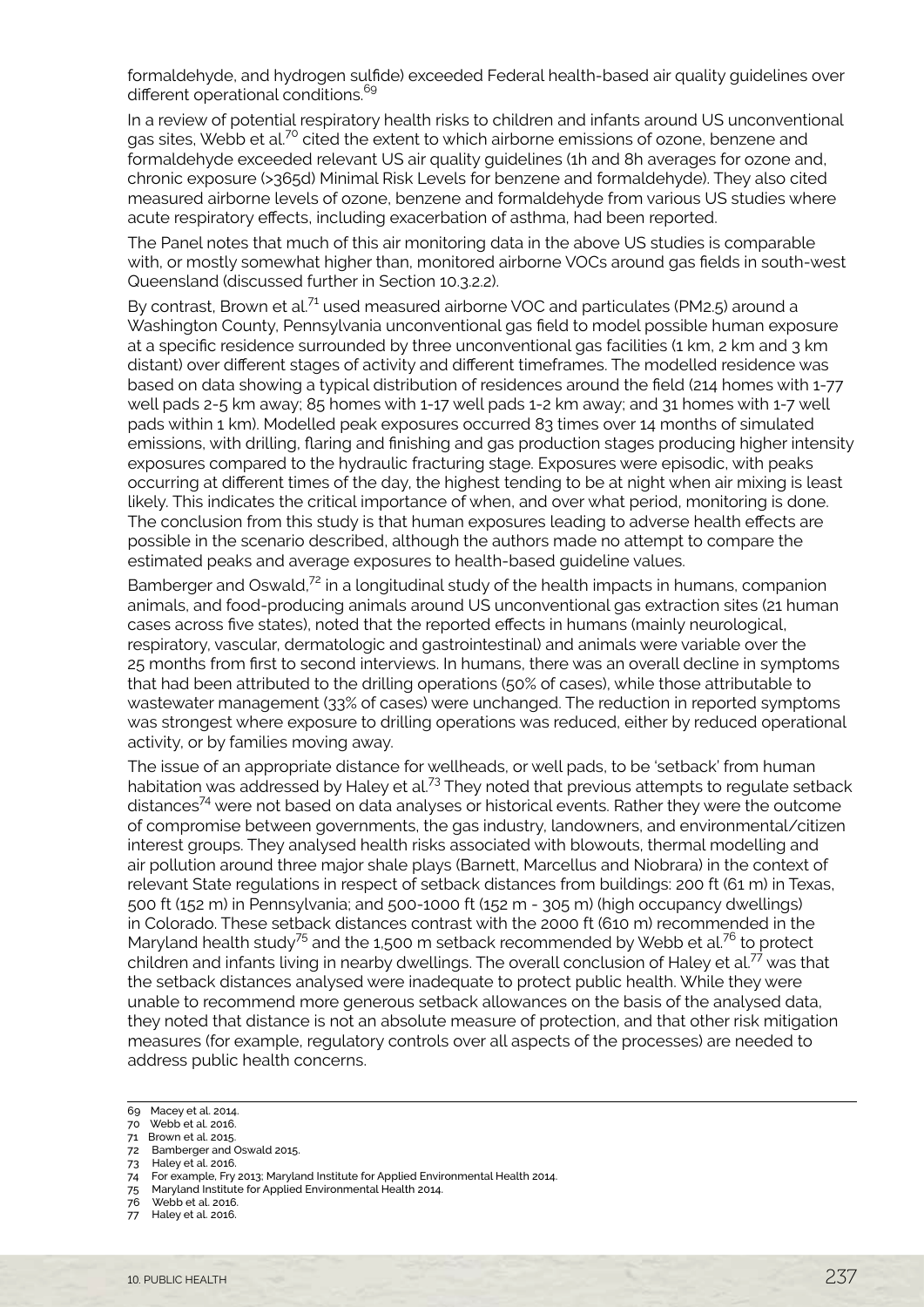The issue of setback distances from unconventional gas facilities (from drilling or producing wells, pipelines, gas plants, to dwellings, rural housing developments, urban centres or public facilities) has also been addressed by the AER in Alberta, Canada.78 These distances range from 100 - 1600 m, depending on the estimated gas release rates and H2S content of the gas (odour impact).

#### *Recommendation 10.3*

*That in consultation with industry, landowners and local communities, the regulator set appropriate setback distances to minimise risks identified in HHRA reports, including potential pathways for waterborne and airborne contaminants, for all shale gas development (exploration and production). Such setback distances to be not less than 1,600 m.* 

### *10.3.2.2 Queensland health impacts experience with unconventional gas extraction*

A number of submissions to the Panel drew attention to alleged public health impacts associated with unconventional gas extraction in Queensland.<sup>79</sup> The Panel also sought further information through interviews and site visits to Dalby, Roma and Miles in July 2017, and through meetings with the Queensland Government, CSIRO, University of Queensland and GISERA (see Chapter 2 for more detail on these visits).

The information provided in submissions to the Panel<sup>80</sup> described a range of health effects, from skin irritation and rashes and spontaneous nosebleeds to eye irritation, headaches and other relatively non-specific symptoms. More concerning were reports of deaths of livestock and serious development toxicity in farmed pigs.<sup>81</sup> Many of these reports are consistent with those documented in a survey of human and animal health impacts around US shale gas developments, although these resulted from a mixture of gas flaring events and exposure to contaminated surface waters.<sup>82</sup> Many of these symptoms are consistent with exposure to irritant gases and vapours, and the impression given by the Queensland experience was that these events were more likely to be associated with gas flaring events. The difficulty is correlating the incidents with atmospheric concentrations of any chemicals known, or likely, to be associated with gas flares or with fugitive emissions from gas wells.

The Panel notes that these alleged health effects were investigated by Queensland Health, whose report<sup>83</sup> concluded that, *"in summary the most that can be drawn from the DDPHU<sup>84</sup> report is that it provides some limited clinical evidence that might associate an unknown proportion of some of the residents' symptoms to transient exposures to airborne contaminants arising from CSG activities."*

The Queensland Health report also noted comments from an independent clinical assessment of the reported symptoms:

 *"The reported symptoms, if due in any way to CSG emissions, are more suggestive of intermittent exposure to low-level irritants and odours, rather than exposure leading to significant systemic toxicological effects. It appears clear the reported symptoms are rapidly reversible based on the reports that symptoms improved when residents were away from the area."*

During consultations with Queensland regulators in July 2017, the attention of the Panel was drawn to ongoing real-time monitoring of a number of criteria for air pollutants (carbon monoxide, nitrogen dioxide, ozone, sulfur dioxide and particulates) around CSG installations in south west Queensland. The online air monitoring data (generally updated on an hourly basis) from monitoring stations at Burncluith, Miles airport, Hopeland and Tara provides some information on air quality in relation to health-based guideline values from the ambient air quality National Environment Protection Measure (**NEPM**).

<sup>78</sup> AER 2015.

<sup>79</sup> For example, P Cass submissions 33, 192 and 463; G McCarron submission 53; K Marchment submission 438.

<sup>80</sup> Interviews with Dr Geralyn McCarron and Mr John Jenkyn in July 2017; P Cass submissions 33, 192 and 463; G McCarron submission 53.

<sup>81</sup> Interviews with Mr John Jenkyn and Ms Helen Bender, July 2017.

<sup>82</sup> Bamberger and Oswald 2012.

<sup>83</sup> Queensland Health 2013, pp 6-7.

<sup>84</sup> The Darling Downs Public Health Unit (**DDPHU**) investigation into the health complaints relating to CSG activity from residents residing within the Wieambilla Estates, Tara, Queensland-July to November 2012, Appendix 1. Report dated January 2013 by Dr Penny Hutchinson, Public Health Physician, Darling Downs Public Health Unit. This was one of several reports considered by Queensland Health in its 2013 response to the issues raised.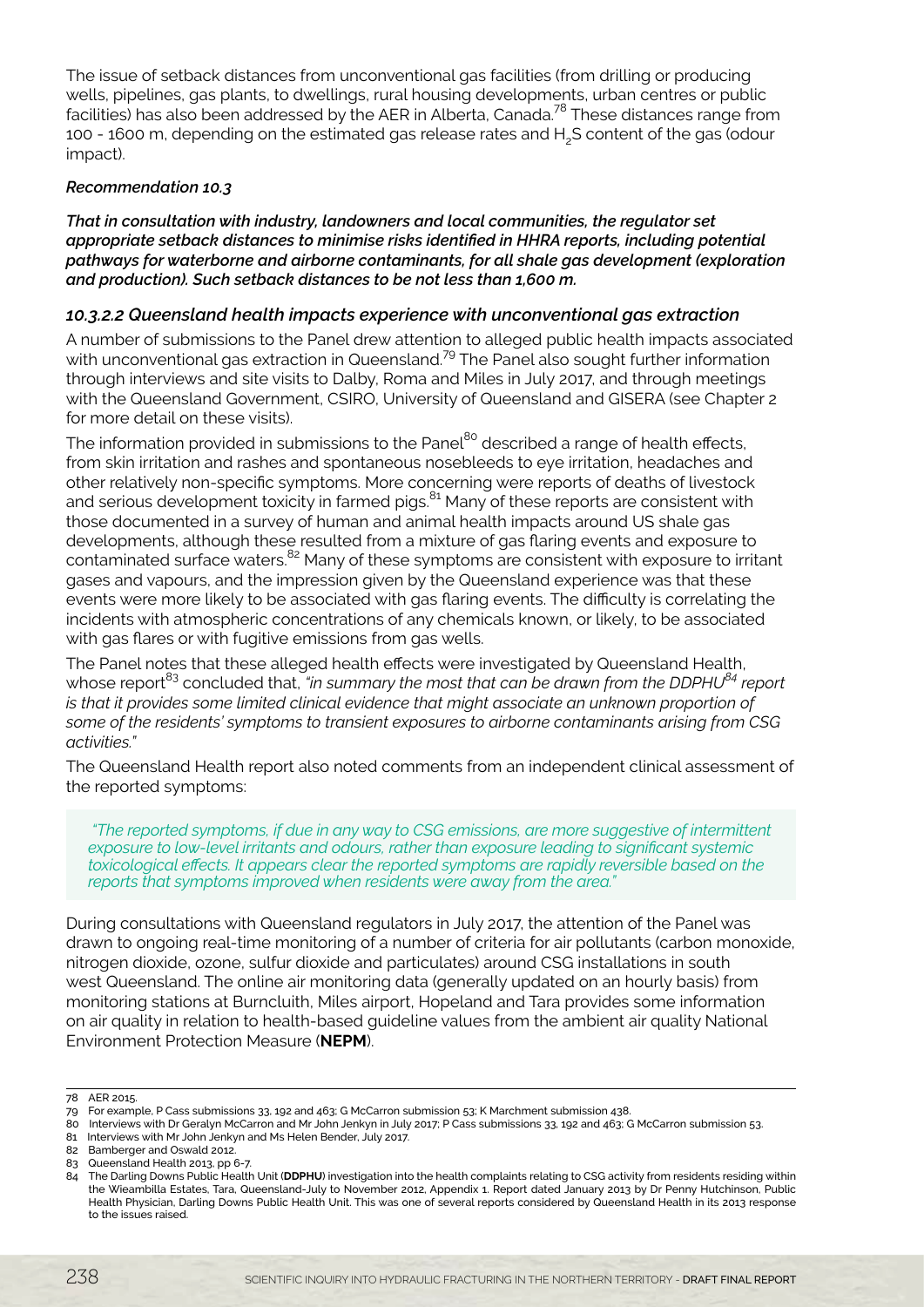During development of the Santos GLNG project in Queensland, a report<sup>85</sup> submitted to the Queensland Department of the Environment outlined the gaseous and volatile chemicals likely to be emitted from CSG sites, including chemicals likely to result from gas flaring. The report included baseline data from two monitoring stations installed at Fairview and Roma, comparisons with air quality data from Toowoomba, along with modelling data for air quality in the region attributable to background and to gas compression, production wells, vehicle emissions and flaring activity. The modelling included estimates of air quality up to 5 km from the sites, and showed that estimated one hour averages for nitrogen dioxide and carbon monoxide were below relevant air quality standards, even when background emissions were included. The report also noted that airborne emissions would be highly variable, with emissions associated with well construction, decommissioning and rehabilitation being temporary.

While the air monitoring data suggests that the level of criteria air pollutants is well within NEPM guidelines, the Panel acknowledges the difficulties in matching the air monitoring data with any known flare events or other emissions from CSG sites.

## 10.3.3 **Impacts associated with increased road traffic**

The Panel notes that risks associated with increased road traffic were addressed in some of the submissions and have been raised anecdotally by some members of the public during consultations. In particular, it has been noted in some industry submissions that driver training and promotion of safe work practices is a priority for addressing and mitigating this potential risk.<sup>8</sup>

The issues are canvassed more broadly in a review by Adgate et al. $87$  and are also cited in the submission from the Public Health Association of Australia.<sup>88</sup> However, the Adgate et al. review cites evidence drawn from studies in the US, where the proximity of communities to unconventional gas sites may not be as relevant to the situation in the NT. In particular, the Adgate et al. review notes that an increased incidence of road accidents is primarily associated with increased truck traffic in residential areas.<sup>89</sup> Whether or not increased truck traffic will occur in residential areas of the NT will depend on where any proposed shale gas industry will be located and the routes used to access those locations.



Entry point to the Origin Amungee NW-1H exploration well lease pad on Amungee Mungee Station. Source: Origin.

<sup>85</sup> Santos GLNG gas field development project; environmental impact statement, air quality impact assessment; report no 620.10745-R1; August 2014, cited in Santos submission 168.

<sup>86</sup> For example, APPEA submission 215, p 114.

<sup>87</sup> Adgate et al. 2014.

<sup>88</sup> PHAA submission 107.

<sup>89</sup> Adgate et al. 2014.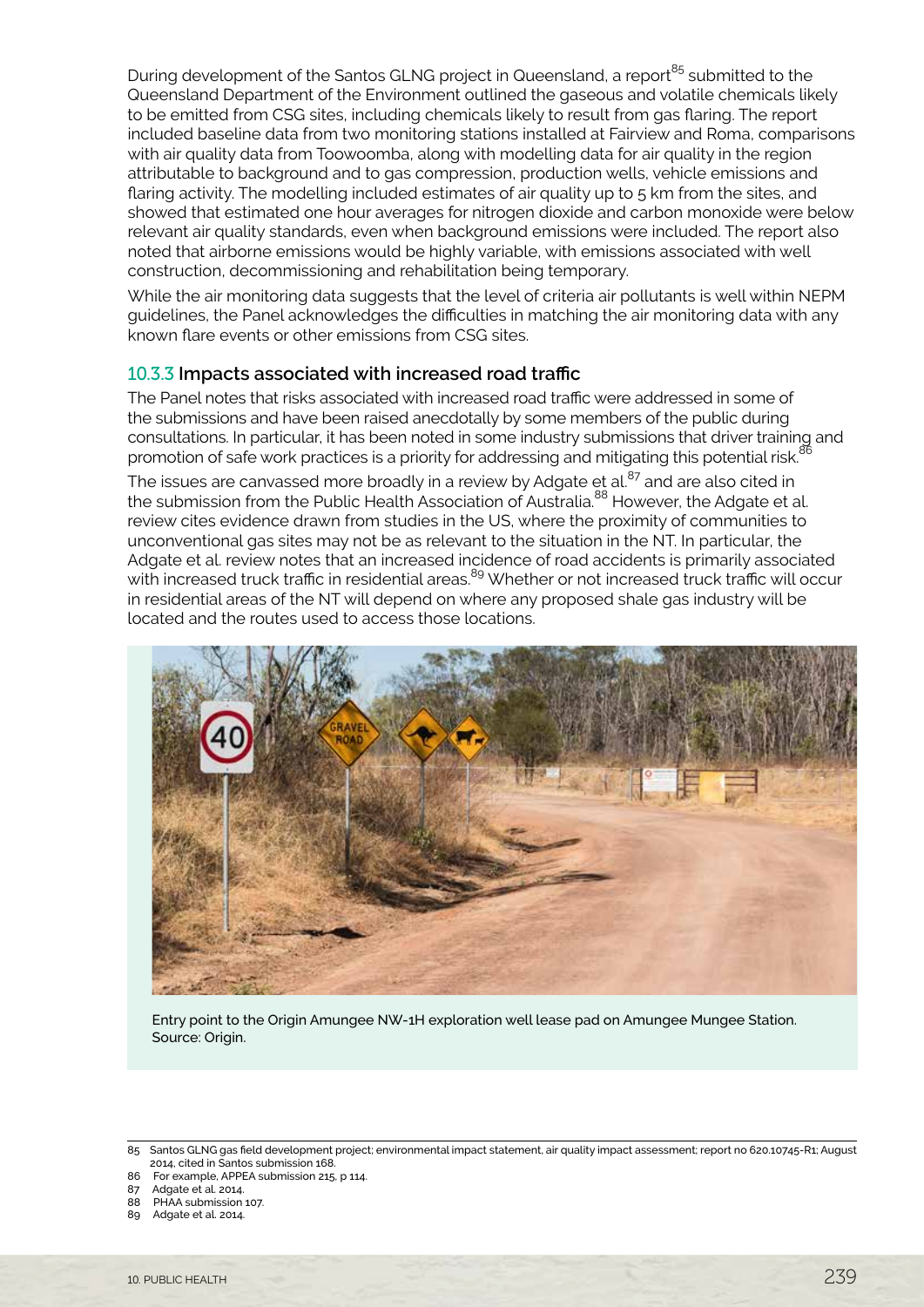The Panel's assessment of the risks relating to increased road traffic is outlined in more detail in Chapter 8 (Section 8.5.2). While the Panel's analysis acknowledges that the lack of data on potential traffic movements makes it difficult to assess the likelihood and consequences of traffic-related impacts on land use and amenity, the potential public health impacts are equally difficult to categorise. The potential public health risks of increased vehicle and equipment transport activities are most likely to be associated with exhaust emissions and road trauma from accidents, although the stress of driving on roads crowded with heavy vehicles may be another factor affecting health. The magnitude of these potential risks will vary according to the scale of any gas field development and according to the phase of any onshore shale gas development (higher during drilling and exploration, and lower during production). The industry has provided some data on increased traffic movements related to CSG projects in Queensland, but comment was made that, *"projects in the NT will be less dependent on public roads due to the location of the fields. The findings of QLD assessments may not be directly relevant to the NT. If development was to proceed in the NT, similar modelling would be undertaken based on local conditions and development plans." 90*

The Panel's assessment of the public health risks associated with diesel emissions from vehicles and other particulates (dusts) is likelihood - 'medium' (but likely to be of relatively short-term impact during the pre-production phase of wellhead and facility development), and consequence - 'low' to 'medium' (likely to depend on controls over equipment movements and/or dust suppression measures). The overall risk level is therefore 'low' to 'medium'.

Mitigation of these risks will be addressed through the implementation of *Recommendation 10.3*, namely, the setting of appropriate offset distances.

# 10.3.4 **Impacts on social cohesiveness, mental health, and wellbeing**

The Panel notes that this risk has been identified in some of the submissions and it has been raised anecdotally by some people during consultations. However, the Panel has been unable to find any cogent evidence that supports an evaluation of the magnitude of this risk to public health. The Panel notes that in a recent review of health impacts of unconventional gas extraction, the limited number of available studies on psychological impacts, only allowed the evidence to be graded as either 'insufficient' or 'failing to show an association' (see **Table 10.2**).91

Psychosocial and socioeconomic impacts, both positive and negative, have also been reviewed by Adgate et al.<sup>92</sup> but again the relevance of these largely US based studies to any onshore shale gas industry developments in the NT is questionable.

The Panel further notes that some of the submissions from industry suggest more positive effects on wellbeing associated with improved employment opportunities and improved social benefits and facilities associated with an onshore shale gas development.<sup>93</sup> CSIRO, in collaboration with GISERA, has, for example, reported on the range of community responses to the social and environmental impacts of coal seam gas development in the Western Downs region of Queensland.94 For further detail, see the discussion in Chapters 11 and 12, particularly the need for a separate cultural and social impact assessment to be undertaken prior to any onshore shale gas production occurring.

<sup>90</sup> APPEA submission 421, pp 5-6.

<sup>91</sup> McMullin et al. 2017.

<sup>92</sup> Adgate et al. 2014.

<sup>93</sup> For example, APPEA submission 465; Origin submission 153; Central Petroleum Limited, submission 99 (**Central Petroleum submission 99**); Central Petroleum Limited, submission 442 (**Central Petroleum submission 442**); Oilfield Connect Pty Ltd, submission 174 (**Oilfield Connect submission 174**); Pangaea Resources Pty Ltd, submission 60 (**Pangaea submission 60**); Santos submission 168; Schlumberger Australia Pty Ltd, submission 460 (**Schlumberger submission 460**).

<sup>94</sup> Walton et al. 2014, cited in APPEA submission 465.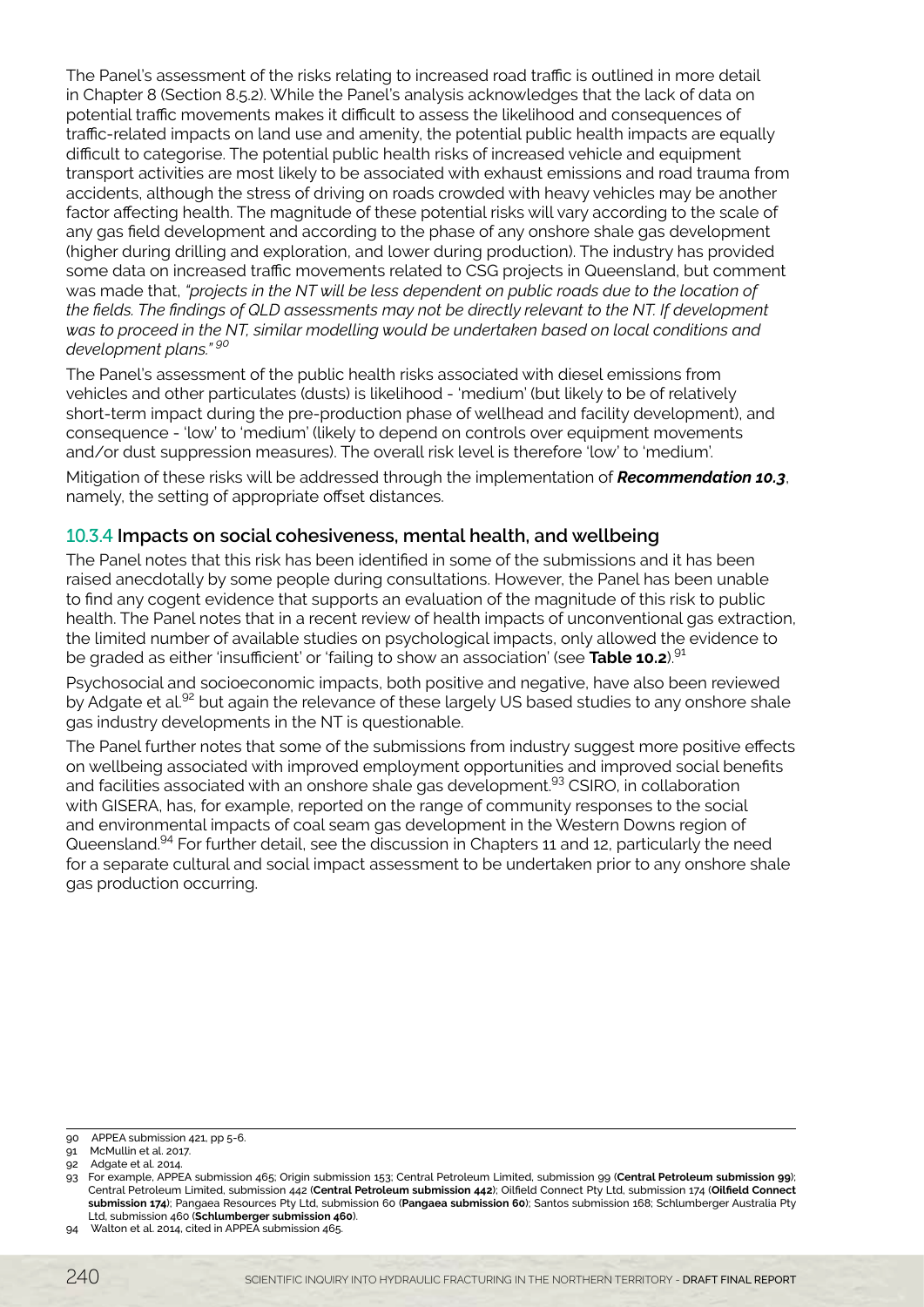# <span id="page-20-0"></span>10.4 Conclusion

The Panel notes that knowledge of the potential health risks associated with unconventional gas has evolved slowly over time, with some published reviews and reports acknowledging that the risks are still unresolved. For example, the 2015 review by Werner et al. summarises the gaps in knowledge at that time and points out why epidemiological studies had so far been unable to answer some of the key questions relating to health impacts.<sup>95</sup> The following quote from a Canadian review also makes this point, although since it was published in 2014, some of the issues have since become less equivocal:

 *"But the literature on the risks of hydraulic fracturing, while voluminous, is not clear. The most authoritative studies by governmental academies and agencies suggest that more information needs to be gathered, but at present the risks are judged to be modest and manageable with existing technologies." 96*

The conclusions of a UK review of shale gas relating to potential public and environmental health impacts were more succinct:

*"Shale gas can be produced safely and usefully in the UK provided that the Government insists on industry-leading standards… The risk from shale gas to the local environment or to public health is no greater than that associated with comparable industries provided, as with all industrial works, that operators follow best-practice. Much of the negativity surrounding shale gas production originates from communities, largely in the US, where operator standards were lax. There is now strong evidence compiled by the Department of Energy in the US that shows that standards have improved dramatically in the last few years. There has been understandable concern - and even fear - as a result of the lax standards. However, the Task Force is convinced that this highlights issues with regulation and enforcement from which lessons must be learned, not issues with the process of hydraulic fracturing itself and*  subsequent gas production."

However, in its Second Interim Report, specifically addressing the impact of shale gas on the local environment and health, the UK Task Force noted that *"the amount of evidence available is limited and largely based on pre-green completion (US) data, More research needs to be conducted and should continue to be conducted if an industry develops."* 

Other reviews focussing on airborne emissions from unconventional gas fields (VOCs, dusts and methane) have reached similar conclusions about the need for enhanced air monitoring to inform risk management and to better understand the potential for air pollution at different stages of any unconventional gas development.<sup>98</sup>

The Panel's analysis and recommendations in this, and in other Chapters, acknowledges some of the knowledge gaps that will need to be addressed to better inform the HHRAs and predictions of potential impacts on public health. Among these are the need for better baseline information on regional public health prior to any gas field development (discussed further in Chapter 15) and further information on proposed sites for well pad development, so that the proximity of human receptors in landholder housing and residential communities can be factored into the CSMs needed to inform a detailed HHRA for these specific sites.

This last matter is crucial given the consistent conclusion of the Panel that only HHRA determinations that are relatively site-specific will provide meaningful information on the public health risks to surrounding communities.

- 95 Werner et al. 2015.
- 96 Green 2014, p 24.
- 97 UK Task Force on Shale Gas 2015.
- 98 DoEE Submission 482.